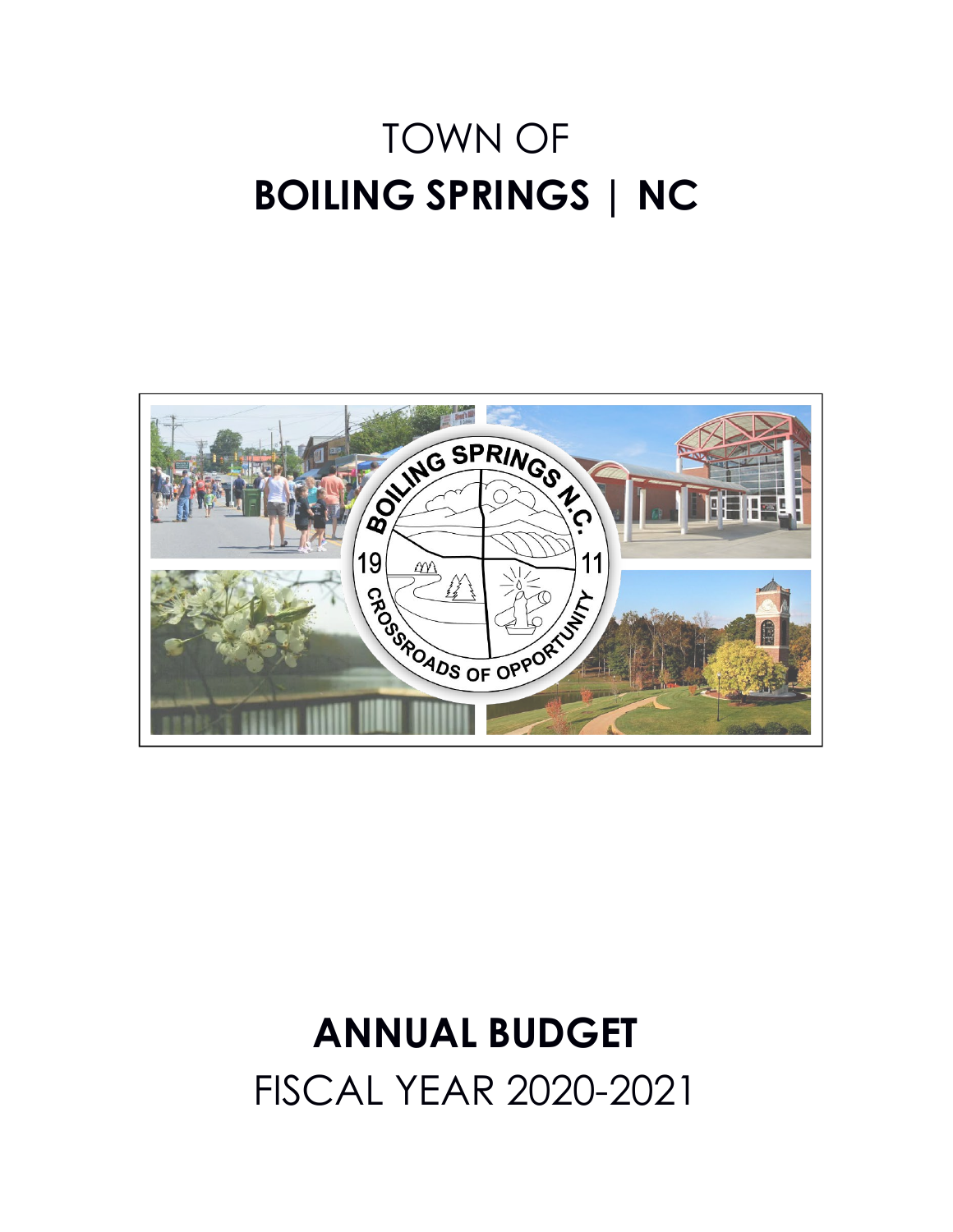# TABLE OF CONTENTS

<span id="page-1-1"></span><span id="page-1-0"></span>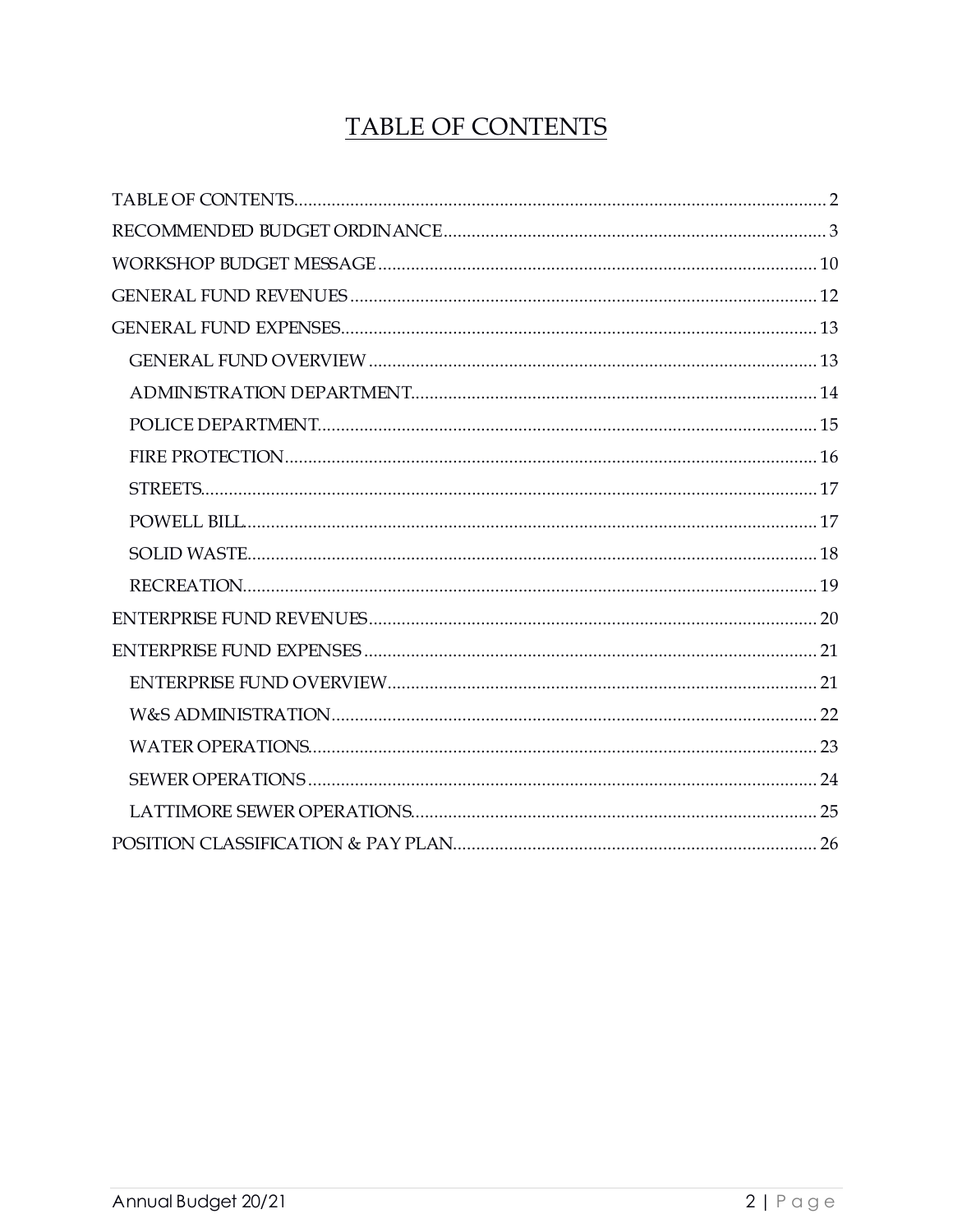## **FY20/21 BUDGET ORDINANCE**

**BE IT ORDAINED** by the Town Council of the Town of Boiling Springs, North Carolina, that the following fund revenues and departmental expenditures, together with certain restrictions and authorities are adopted:

#### **SECTION I. GENERAL FUND**

#### A. Revenues Anticipated

| Ad Valorem Property Taxes         | \$1,115,200    |
|-----------------------------------|----------------|
| Sales & Use Taxes                 | 378,500<br>\$  |
| <b>Franchise Taxes</b>            | 221,400<br>\$. |
| Solid Waste User Fees             | 322,500<br>\$  |
| Powell Bill Allocation            | 98,000<br>\$   |
| Powell Bill Reserve Appropriation | 122,000<br>\$  |
| <b>Other Revenues</b>             | 238,300<br>\$  |
| Reserve Appropriation             | 153,000<br>\$  |
| <b>TOTAL REVENUES</b>             | \$2,648,900    |

#### B. Expenditures Authorized by Department

| Administration             | 622,400<br>\$ |
|----------------------------|---------------|
| Police                     | 949,000<br>S  |
| <b>Fire Service</b>        | 253,012<br>\$ |
| <b>Street Non-Powell</b>   | 40,700<br>\$  |
| <b>Streets Powell Bill</b> | 223,000<br>\$ |
| Solid Waste                | 414,388       |
| Recreation                 | 146,400       |
| <b>TOTAL EXPENDITURES</b>  | \$2,648,900   |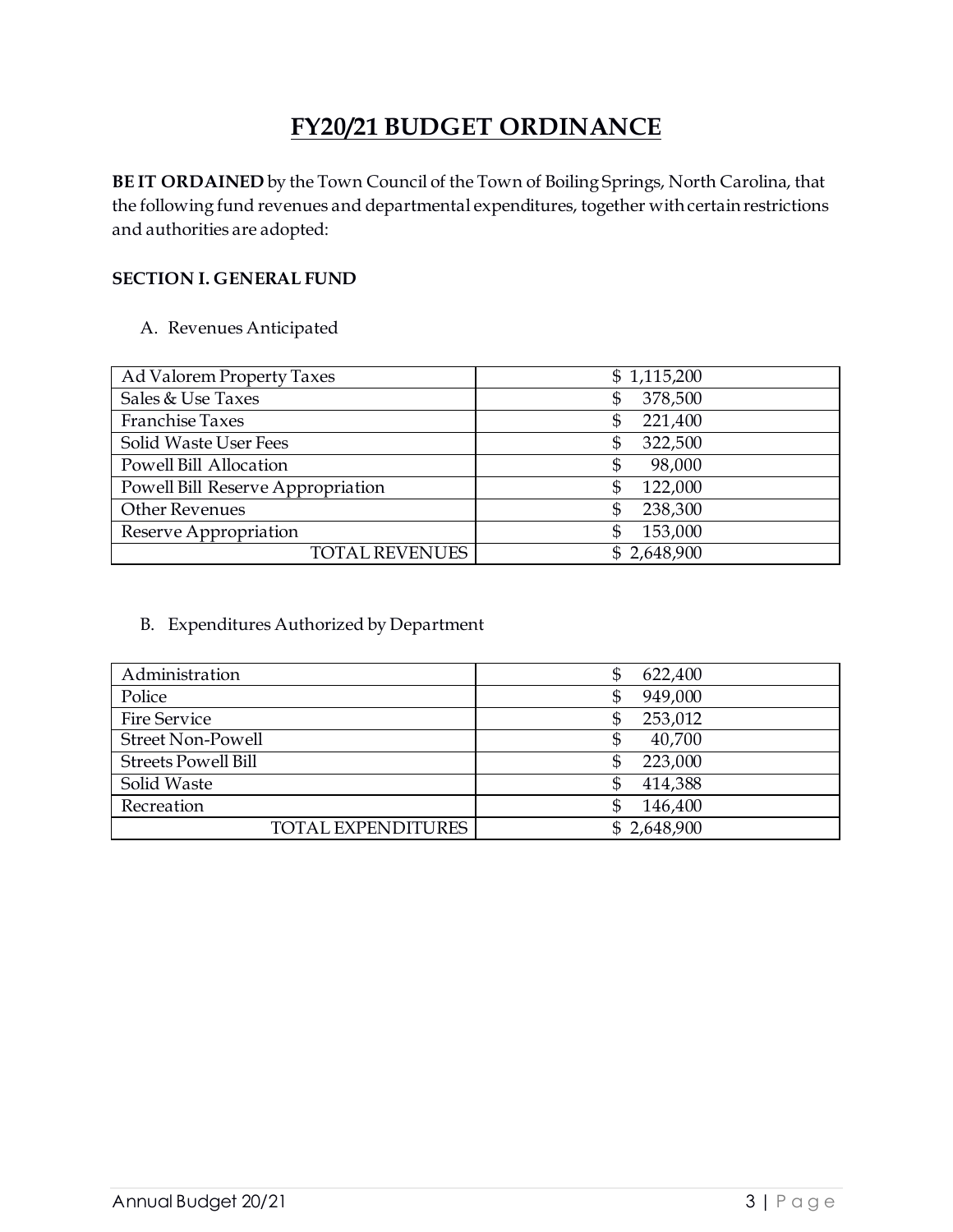#### **SECTION II. WATER & SEWER FUND**

#### A. Revenues Anticipated

| <b>Water Charges</b>     | \$1,000,000 |
|--------------------------|-------------|
| Sewer Charges            | 575,000     |
| Lattimore System Charges | 47,000      |
| <b>Other Revenues</b>    | 63,000      |
| Reserve Appropriation    | -           |
| <b>TOTAL REVENUES</b>    | \$1,685,000 |

#### B. Expenditures Authorized by Department

| Water & Sewer Administration | 452,200     |
|------------------------------|-------------|
| <b>Water Operations</b>      | 768,900     |
| Sewer Operations             | 463,900     |
| Lattimore System             | -           |
| TOTAL EXPENDITURES           | \$1,685,000 |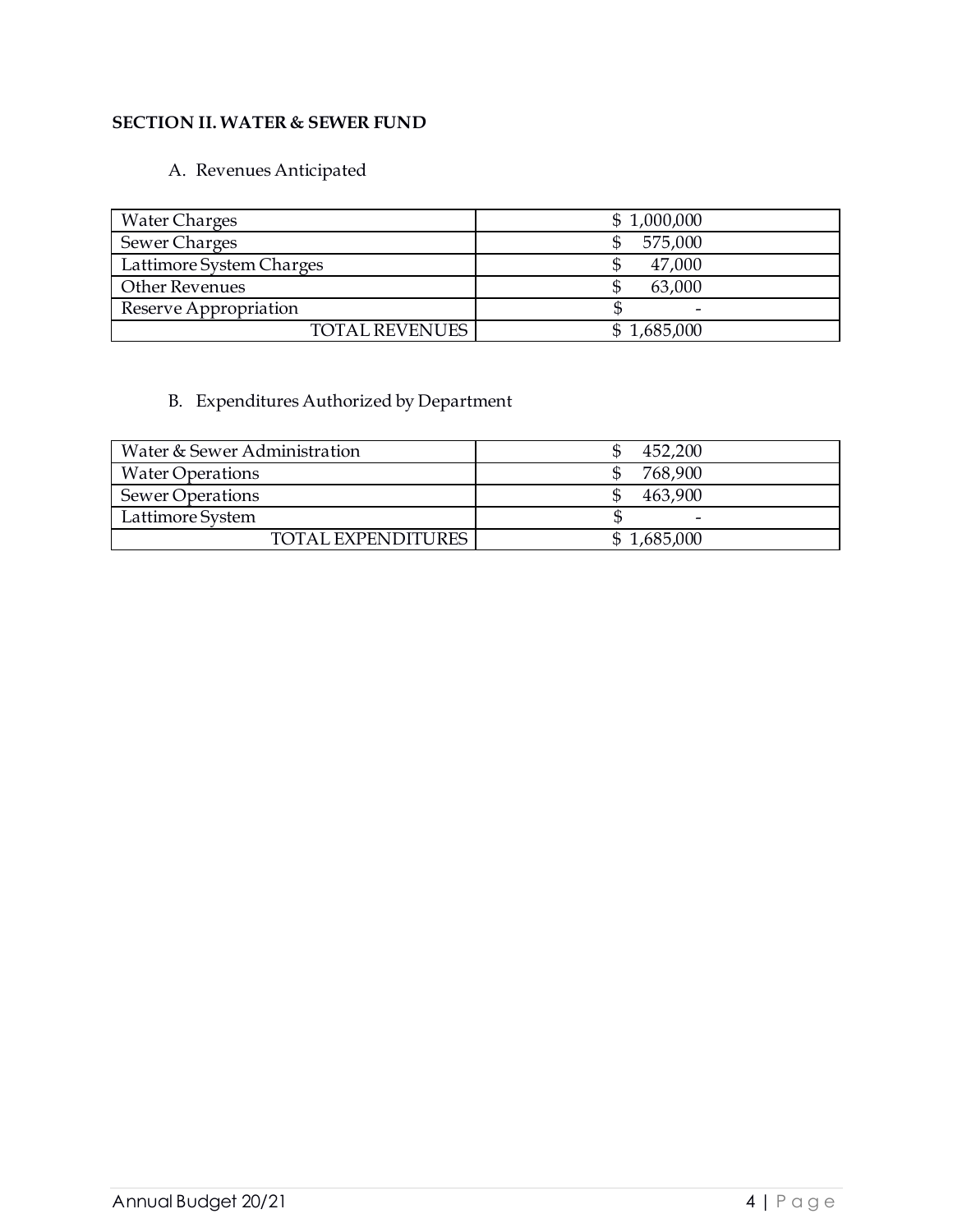#### **SECTION III. TAXES, RATES, FEES & CHARGES ESTABLISHED**

|                                     | FY 2020-21 General Schedule of Taxes, Fees & Charges |  |  |  |
|-------------------------------------|------------------------------------------------------|--|--|--|
| Ad Valorem Tax Rate                 | \$0.39 per \$100 of valuation                        |  |  |  |
| <b>Returned Check Fee</b>           | \$25 per occurrence                                  |  |  |  |
| Document Copying Fee                | \$0.25 first page + \$0.10 each additional*          |  |  |  |
| Admin Record Charge                 | Billed @ actual cost or copy fee*                    |  |  |  |
| Rezoning Application                | \$350                                                |  |  |  |
| Zoning Compliance Permit            | \$25                                                 |  |  |  |
| Zoning Compliance Letter            | \$25                                                 |  |  |  |
| <b>Tower Permit</b>                 | \$500                                                |  |  |  |
| <b>Site Plan Review</b>             | \$250                                                |  |  |  |
| Board of Adjustment Review          | \$350                                                |  |  |  |
| Preliminary Subdivision Plat Review | \$50 plus \$5 for each lot over 10*                  |  |  |  |
| <b>Annexation Petition</b>          | \$300                                                |  |  |  |
| <b>Street Closing Petition</b>      | \$600                                                |  |  |  |
| Police Report Fee                   | $$5 + $0.10$ pages over 10                           |  |  |  |
| Fingerprinting Fee                  | Free for Residents   \$20 Non-Resident               |  |  |  |
| Civil Citation Parking              | \$20 + \$50 penalty for every 30 days unpaid         |  |  |  |
| Civil Citation Fire Lane            | \$50                                                 |  |  |  |
| <b>Yard Waste</b>                   | \$0.00                                               |  |  |  |
| Garbage Residential Inside          | \$11.00                                              |  |  |  |
| Garbage Residential Outside         | \$15.50                                              |  |  |  |
| Garbage Commercial Inside           | \$13.50                                              |  |  |  |
| Garbage Commercial Outside          | \$15.50                                              |  |  |  |
| Recycling Inside                    | \$6.00                                               |  |  |  |
| <b>Recycling Outside</b>            | \$7.50                                               |  |  |  |
| Can Damage Fee                      | \$20 for second repair in any 12 month period        |  |  |  |
| <b>Facility Rentals</b>             | Set Administratively                                 |  |  |  |
| On-Premise Malt Beverage            | \$15.00                                              |  |  |  |
| Off-Premise Malt Beverage           | \$5.00                                               |  |  |  |
| On-Premise Unfortified Wine         | \$15.00                                              |  |  |  |
| Off-Premise Unfortified Wine        | \$10.00                                              |  |  |  |

The following taxes, rates, fees and charges are adopted: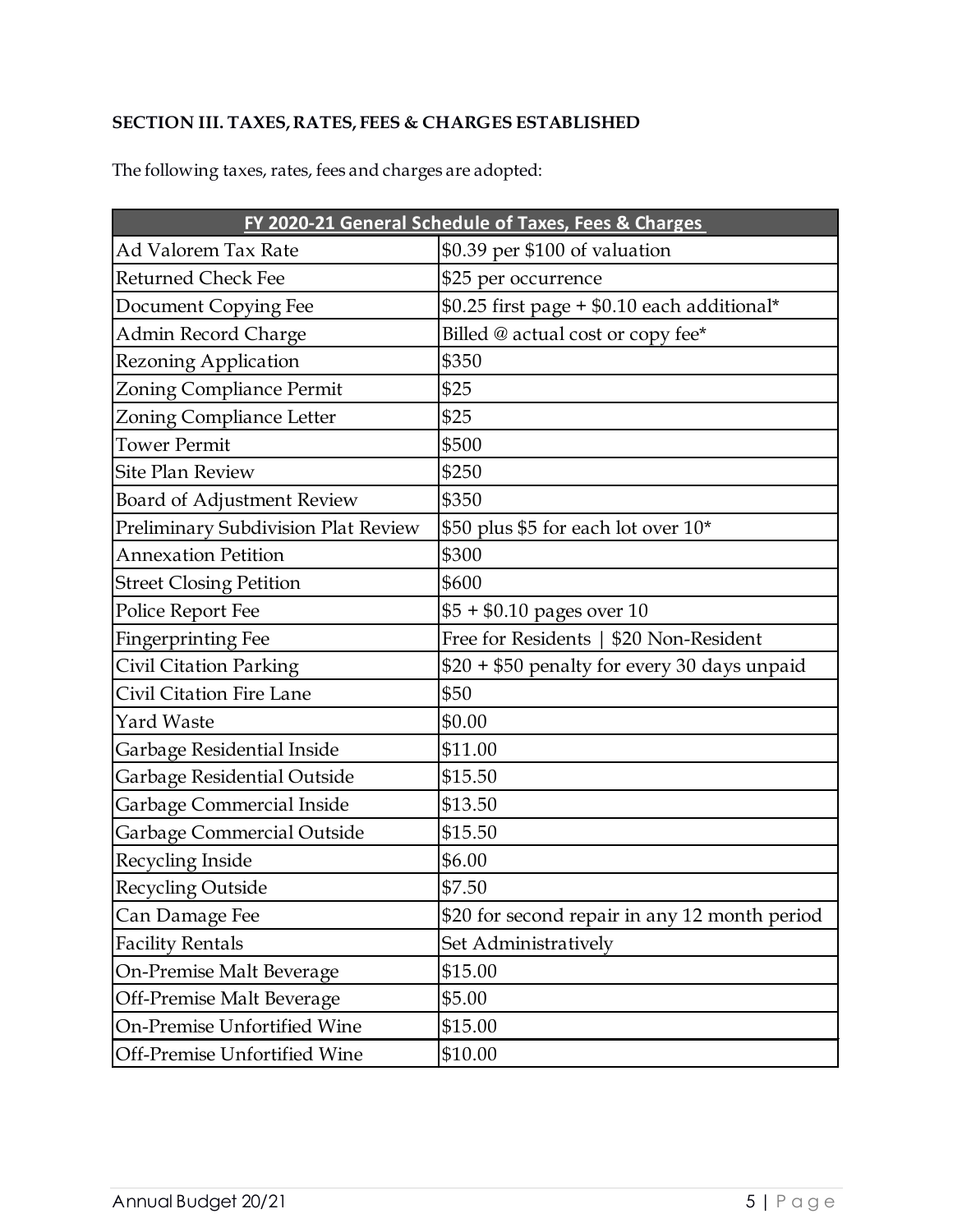| FY 2020-21 Water & Sewer Rate Schedule     |                  |                  |  |  |  |
|--------------------------------------------|------------------|------------------|--|--|--|
| Description                                | Inside           | Outside          |  |  |  |
| Minimum Water Rate 0-2,000 gallons         | \$18.50          | \$30.00          |  |  |  |
| Volumetric Water Rate 2,000-15,000 gallons | \$6.00 per 1000  | \$9.00 per 1000  |  |  |  |
| Volumetric Water Rate over 15,000 gallons  | \$7.00 per 1000  | \$11.00 per 1000 |  |  |  |
|                                            |                  |                  |  |  |  |
| Minimum Sewer Rate 0-2,000 gallons         | \$18.50          | \$30.00          |  |  |  |
| Volumetric Sewer Rate 2,000-15,000 gallons | \$6.00 per 1000  | \$9.00 per 1000  |  |  |  |
| Volumetric Sewer Rate over 15,000 gallons  | \$7.00 per 1000  | \$11.00 per 1000 |  |  |  |
|                                            |                  |                  |  |  |  |
| Sewer Only 0-2,000 gallons                 | <b>NA</b>        | \$30.00          |  |  |  |
| Sewer Only 2,000-15,000 gallons            | <b>NA</b>        | \$9.00 per 1000  |  |  |  |
| Sewer Only over 15,000 gallons             | <b>NA</b>        | \$11.00 per 1000 |  |  |  |
|                                            |                  |                  |  |  |  |
| Bulk Water Rate 0-2,000 gallons            | \$30.00          |                  |  |  |  |
| Bulk Water Rate 2,000-15,000 gallons       | \$9.00 per 1000  |                  |  |  |  |
| Bulk Water Rate over 15,000 gallons        | \$11.00 per 1000 |                  |  |  |  |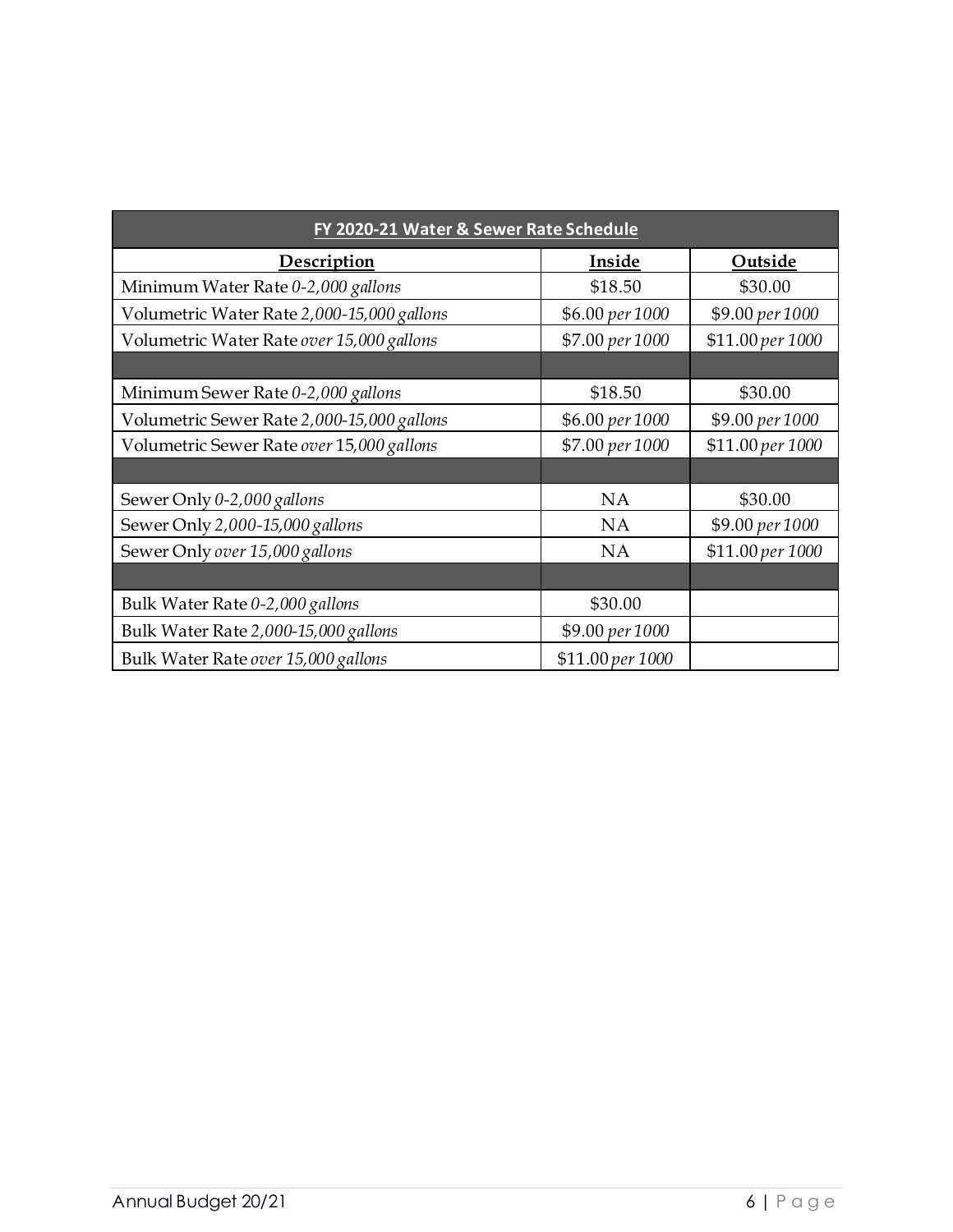| FY 2020-21 Water & Sewer Schedule of Fees & Charges    |         |         |  |  |  |
|--------------------------------------------------------|---------|---------|--|--|--|
| Description                                            | Inside  | Outside |  |  |  |
| <b>Water Deposit</b>                                   | \$100   | \$125   |  |  |  |
| Sewer Deposit                                          | \$50    | \$50    |  |  |  |
| Water & Sewer Deposit                                  | \$150   | \$175   |  |  |  |
| Water Tap 3/4 inch*                                    | \$850   | \$1,050 |  |  |  |
| Water Tap 1 inch*                                      | \$1,050 | \$1,250 |  |  |  |
| Water Tap 1.5 inch*                                    | \$2,050 | \$2,550 |  |  |  |
| Water Tap over 1.5 inch*                               | At Cost | At Cost |  |  |  |
| Water Tap Inspection**                                 | \$330   | \$490   |  |  |  |
| Sewer Tap Inspection**                                 | \$330   | \$490   |  |  |  |
| Meter Installation 3/4 inch*                           | \$370   | \$470   |  |  |  |
| Meter Installation 1 inch*                             | \$490   | \$590   |  |  |  |
| Meter Installation over 1 inch*                        | At Cost | At Cost |  |  |  |
| Additional Road Bore Fee (Town Street)***              | At Cost | At Cost |  |  |  |
| Additional Road Bore Fee (NCDOT Street)***             | At Cost | At Cost |  |  |  |
| Service Bill Monthly Late Fee                          | \$10    | \$10    |  |  |  |
| Service Disconnection                                  | \$25    | \$25    |  |  |  |
| After-Hours Service Charge (4pm, Weekends, & Holidays) | \$50    | \$50    |  |  |  |
| Residential Meter Testing Fee                          | \$150   | \$150   |  |  |  |
| Commercial or Oversize Meter Testing Fee               | At Cost | At Cost |  |  |  |
| Meter Tampering Fee                                    | \$200   | \$200   |  |  |  |

\*\*\*For domestic water tap installations along Town and NCDOT streets, there is no Road Bore Fee. For irrigation water tap installations along Town and NCDOT streets requiring a road bore, the cost is at cost. \*\*Commercial water and sewer taps are made by an owner-selected contractor and inspected by the Town. Residential sewer taps are made by an owner-selected contractor and inspected by the Town. \*The Town installs all residential water taps. The Town installs all residential and commercial meters.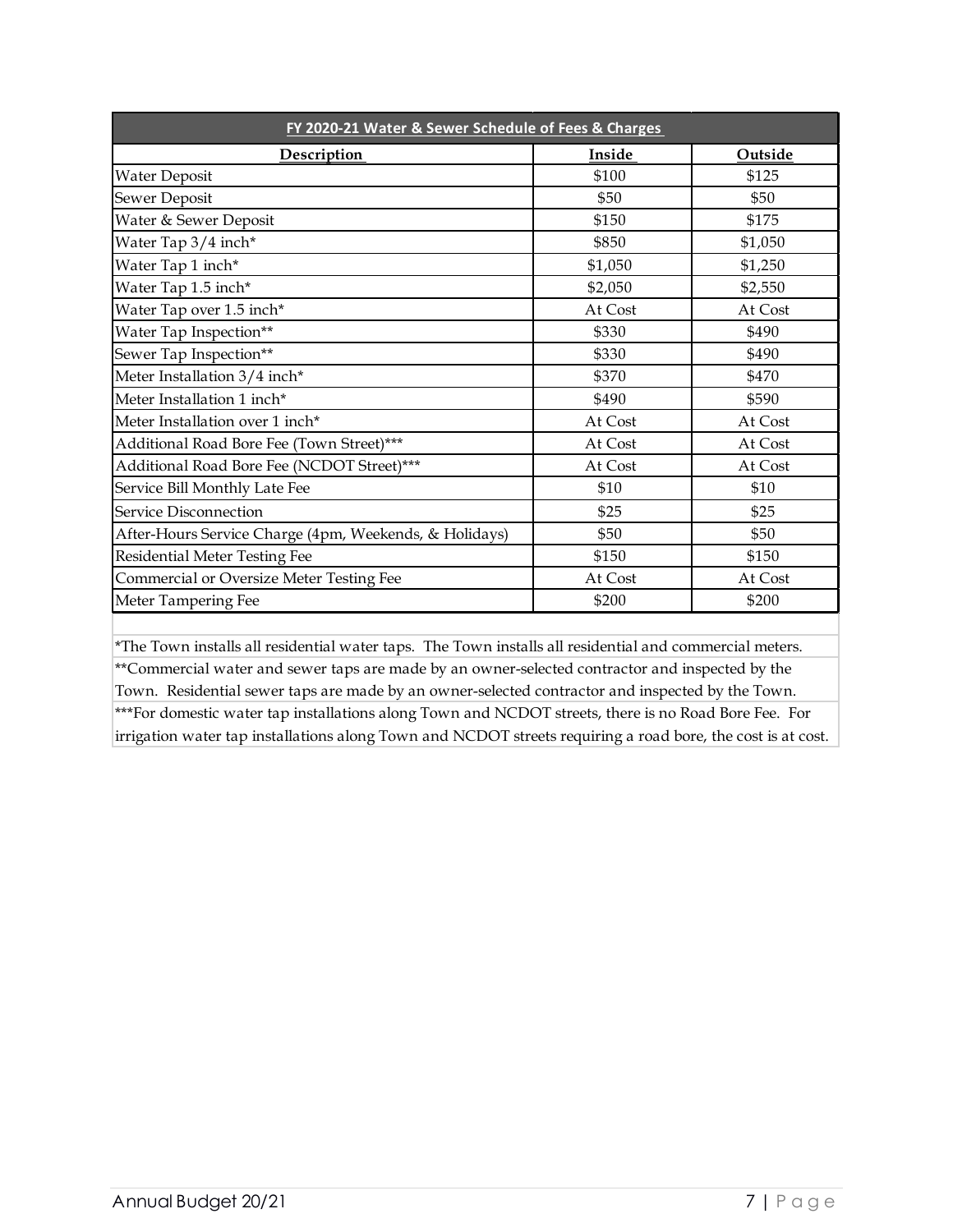#### **SECTION IV. SPECIAL AUTHORIZATIONS**

- 1. The Town Manager serves as the Budget Officer and the Finance Director serves as the Finance Officer for the Town of Boiling Springs.
- 2. The Budget Officer, shall be authorized to reallocate departmental appropriations among the various objects of expenditure as he believes necessary.
- 3. The Budget Officer shall be authorized to effect interdepartmental transfers in the same fund not to exceed ten percent (10%) of the appropriated monies for the department whose allocation is reduced.
- 4. The Budget Officer shall be authorized to effect transfers between capital projects that are budgeted in the same capital project fund.
- 5. The Budget Officer shall be authorized to transfer any remaining balances from any Capital Project upon its completion to the corresponding reserve fund.
- 6. Interfund transfers from operating funds shall be accomplished by Town Council authorization only.
- 7. The budget adopted herein may be amended to reflect encumbrance balances for expenditures properly committed but unpaid at the end of the prior fiscal year, and increasing fund balances appropriated by a similar amount.

#### **SECTION V. USE OF BUDGET DOCUMENT AND ORDINANCE**

This Ordinance and the budget document shall be the basis for the financial plan of the Town of Boiling Springs for Fiscal Year 2020-21. The Budget Officer shall administer the Budget and the Finance Officer shall establish records which are in agreement with the budget, this ordinance, and the statutes of the State of North Carolina.

#### **SECTION VI. DISTRIBUTION**

Copies of this ordinance shall be furnished to the Budget Officer, Finance Officer, and Town Clerk so that they may keep this ordinance on file for their direction and disbursement of funds.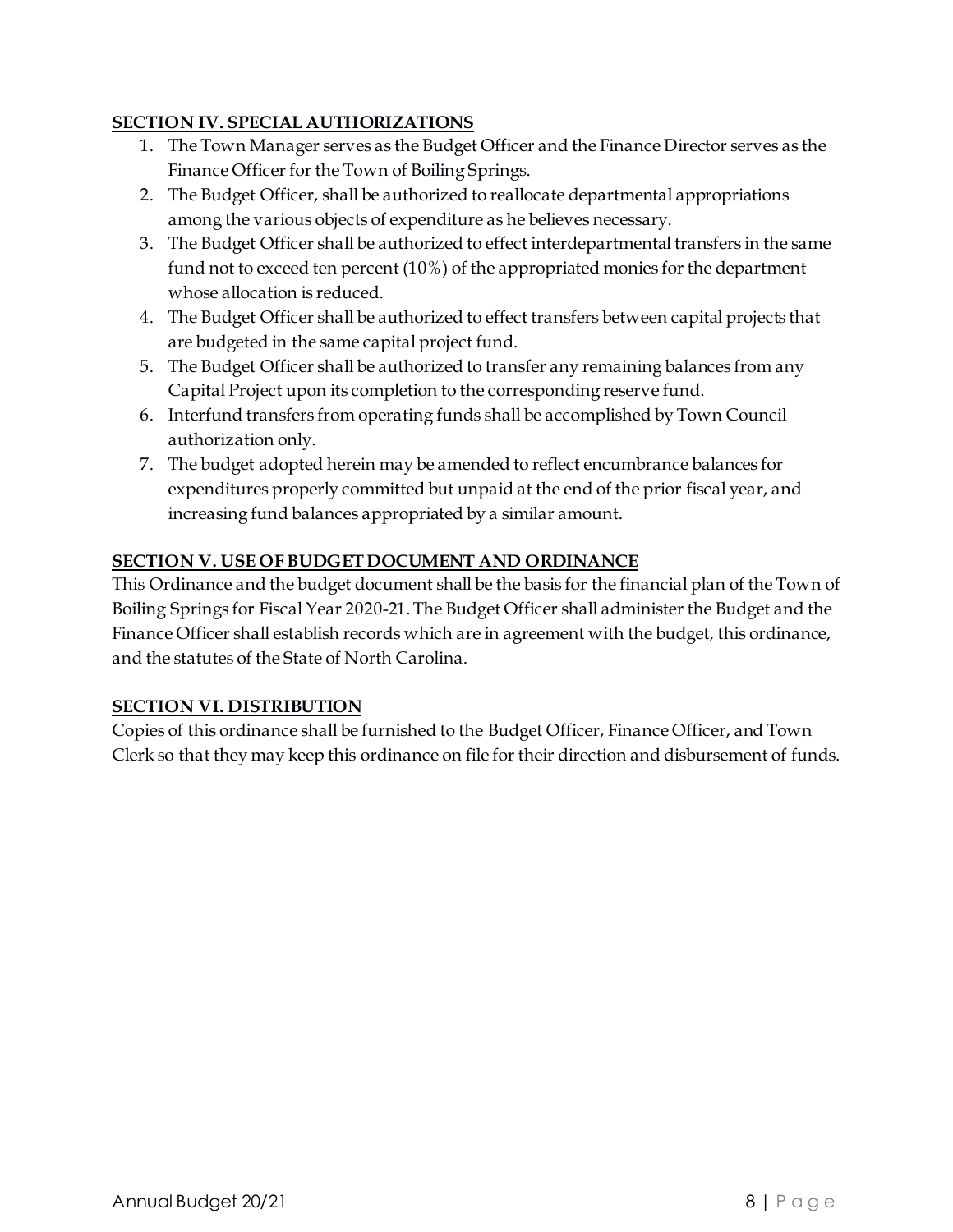Motion made by:

Motion seconded by:

With \_\_\_ Councilmembers voting "aye."

With \_\_\_ Councilmembers voting "no."

Adopted this the 30<sup>th</sup> day of June 2020.

Bill Ellis Mayor

\_\_\_\_\_\_\_\_\_\_\_\_\_\_\_\_\_\_\_\_\_\_\_\_\_\_\_\_\_\_

[TOWN SEAL]

\_\_\_\_\_\_\_\_\_\_\_\_\_\_\_\_\_\_\_\_\_\_\_\_\_\_\_\_\_\_

Kim Greene Town Clerk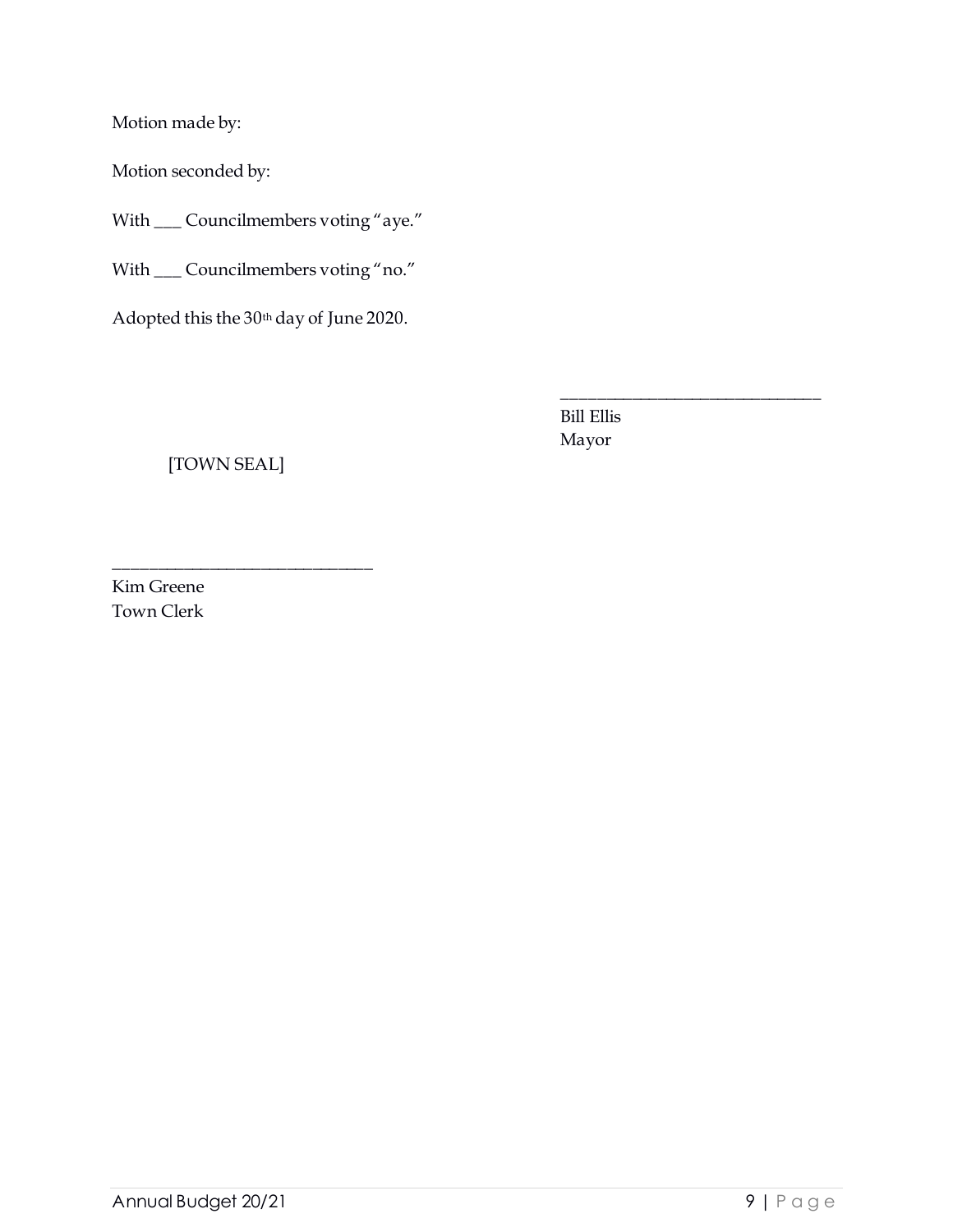# **BUDGET MESSAGE**

#### <span id="page-9-0"></span>**The Honorable Bill Ellis, Mayor Members of the Town Council** Town of Boiling Springs, North Carolina

#### 06/30/2020

In compliance with the Local Government Budget and Fiscal Control Act and NCGS-159-11, the proposed Annual Budget for Fiscal Year 2020-21 is submitted for your consideration. This budget is inclusive of all financial obligations, all municipal services remain funded, and revenues and expenditures are projected realistically. The highlights of the proposed budget are as follows:

#### **General Fund Revenues**

Staff recommends maintaining the current ad valorem tax rate at \$0.39 per \$100 valuation. Although the Town is prospering and could utilize additional public investment funds for various efforts, our financial position is stable and we do not feel it appropriate to add additional financial obligations to our citizens in consideration of the COVID-19 Pandemic.

There is a proposed new rate for *commercial garbage outside*. No other solid waste increases are proposed. We will be able to continue providing the upmost in quality of services, and to continue offering yard waste services at no charge to Town residents.

We recommend raising the site plan review fee from \$50 to \$250 to fund the utilization of a Professional Engineer to conduct plan reviews in collaboration with Town staff.

#### **General Fund Expenses**

This year's budget funds a Cost-of-Living Adjustment (COLA) of 2% for all employees and a merit system awarding up to 2% increases in base salary for all employees. Management reviewed employee compensation and retention levels, and compared salaries with neighboring entities and State averages. Accordingly, this budget funds salary increases to boost employee retention, enhance recruitment efforts when competing with neighboring entities, and better align with State averages for all positions. Additionally, staff have worked through the COVID-19 Pandemic with great poise, attitude, and work ethic and a 2% Merit opportunity is beyond deserved.

This year's budget also funds additional allocations for planning, zoning, and code enforcement contracted services. There is a reduction in YMCA contributions. The purchase of a new trash truck, rebranding efforts, Town signage, and improvements to the Park shelter building have also been funded.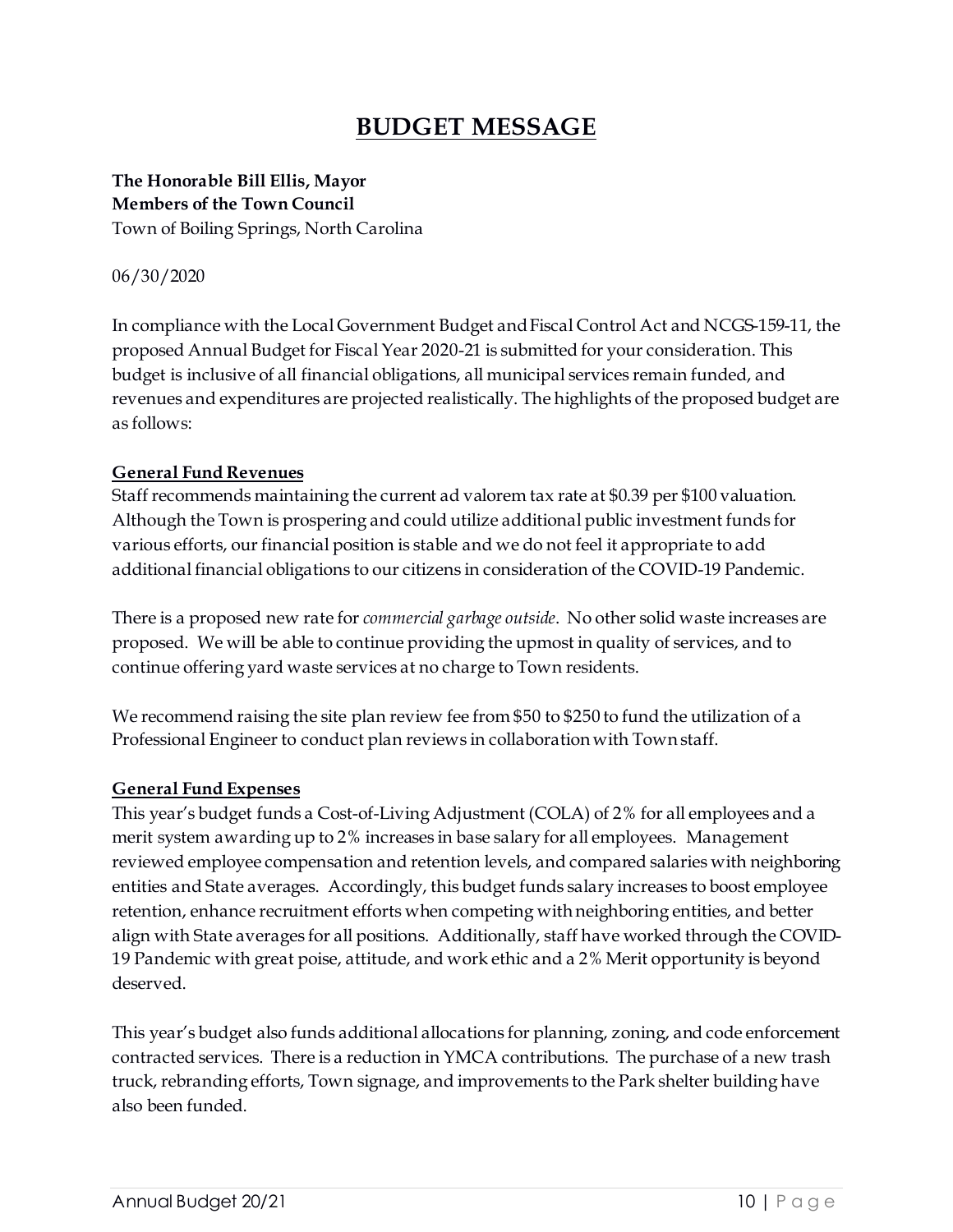#### **Powell Bill Fund**

Powell Bill revenues are expected to decrease 20% per correspondence from the NC League of Municipalities. The budget funds repaving based on the Street CIP, small patching projects, and pedestrian projects. An additional \$122,000 is being allocated out of Powell Bill Reserve Funds to expedite the Street CIP efforts and complete additional paving in FY 20/21 that was scheduled for FY 21/22.

#### **Water / Sewer Fund**

Water and sewer rate increases are not recommended this cycle. The City of Shelby, from whom the Town purchases water, is not proposing an increase to their governmental rate. Water and sewer rates were unchanged from FY 14/15 to FY 17/18, but were increased in FY 18/19 and FY 19/20. The budget funds infrastructure maintenance and expansion recommendations per the 2018 Water/Sewer Capital Improvement Plan (CIP). The aforementioned increases have been effective in funding critical projects and creating reserve funds for future CIP improvements. There are proposed revisions to road bore fees from a set fee to an *at cost* fee and an increase to the Residential Meter Testing Fee to cover the Town's cost of shipping and having the meter tested.

The Town of Boiling Springs and the Town of Lattimore are working on a renewed Agreement for wastewater services. Under the new Agreement, the Town of Boiling Springs will charge the Town of Lattimore a *per customer rate* and a *per 1,000 gallons treatment rate*. Town of Lattimore residents will pay rates determined by their elected officials. The Town of Boiling Springs will continue to provide operational and maintenance services for the Town of Lattimore wastewater collection system and continue to treat the wastewater from the system.

#### **Conclusion**

Although the COVID-19 Pandemic presents unique challenges to our budgeting processes, the Town's healthy fund balance amounts and responsible allocation of funds have left us in a stable financial position. The General Fund has a total fund balance (Reserve) amount of \$1,664,322 and the Enterprise Fund has a fund balance (Reserve) of \$570,887. With a Countywide revaluation of property due for completion in 2021, new private development on the horizon, and the reopening of our economy, we feel confident that the FY 21/22 Budget can provide for additional improvements to infrastructure, public investment, and staffing to continue the Town's trajectory towards **respectful growth** and continuance of providing the highest in quality of services feasible to our residents.

Respectfully submitted,

 $z\!\!\mathrel{{\small{\thinspace}\sim}}\!\!$ 

Lucas A. Shires, MUD, PLA Town Manager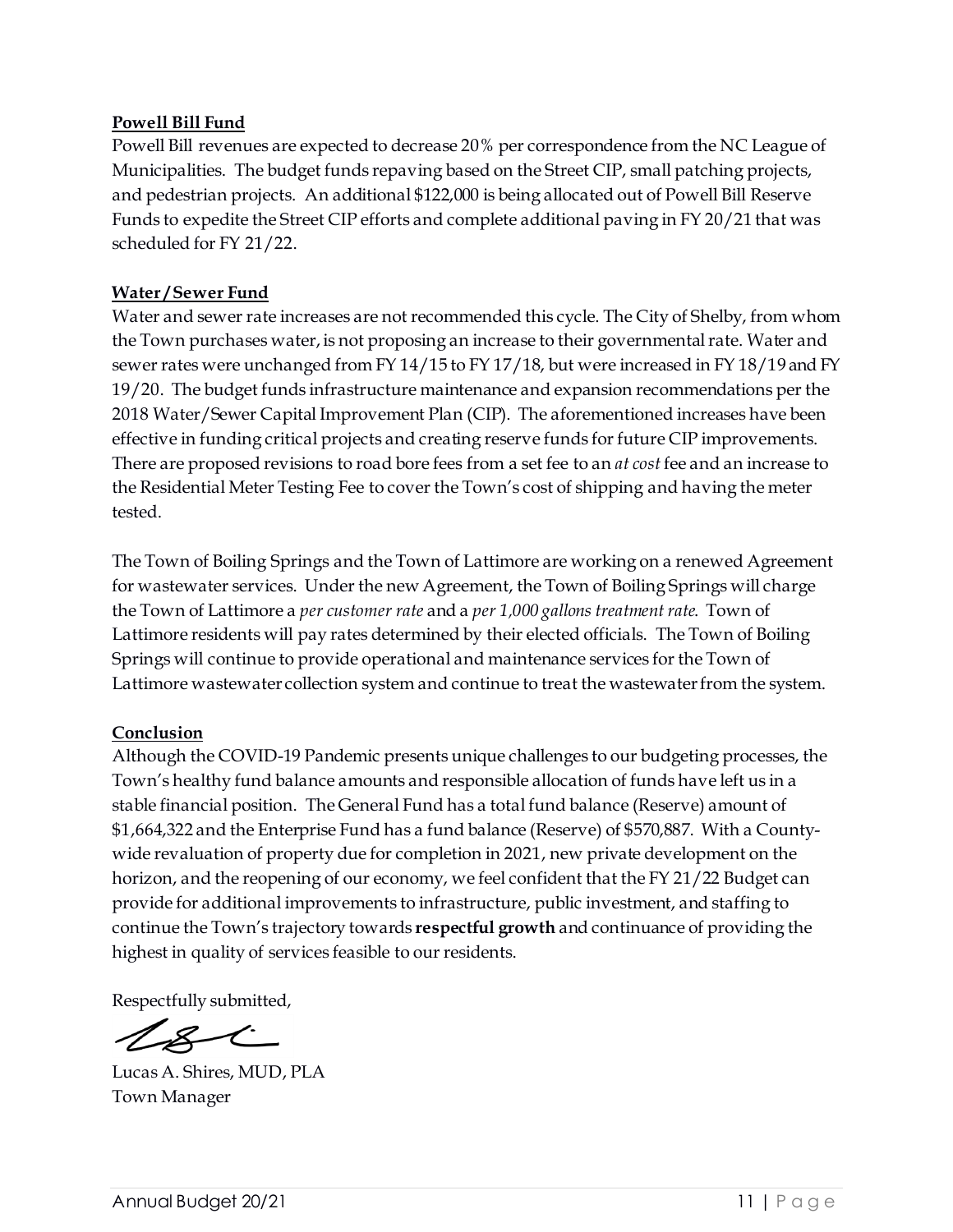## **GENERAL FUND REVENUES**

<span id="page-11-0"></span>

|                                              | FY 18-19      | FY 18-19     | FY 19-20      | FY 19-20     | FY 20-21  |         |
|----------------------------------------------|---------------|--------------|---------------|--------------|-----------|---------|
| Description                                  | <b>Budget</b> | Actual       | <b>Budget</b> | Projected    | Recommend | Change  |
| Property Taxes - Prior Years                 | 4,000         | 10,640.19    | 6,500         | 20,821.79    | 10,000    | 54%     |
| <b>Property Tax Penalties less Discounts</b> | 1,000         | (72.27)      | 1,000         | 205.36       | 1,000     | 0%      |
| Property Taxes - Current Year                | 1,044,000     | 1,072,548.48 | 1,098,000     | 1,099,993.74 | 1,115,200 | 2%      |
| Court Costs, Fee and Charges                 | 1,000         | 647.50       | 1,000         | 660.00       | 1,000     | $0\,\%$ |
| Beer and Wine Tax                            |               | 8.067.03     | 30,000        | 20,000.00    | 25,000    |         |
| Library Donations                            | 12,000        | 16,000.00    | 12,000        | 12,000.00    | 12,000    | $0\,\%$ |
| SPR grant                                    | 40,000        |              |               |              |           |         |
| Powell Bill Allocation                       | 128,200       | 126,644.96   | 123,900       | 125,141.50   | 98,000    | $-21%$  |
| Solid Waste Disposal Tax                     | 3,500         | 3,297.08     | 3,000         | 3,538.01     | 3,500     | 17%     |
| Utilities Franchise Tax                      | 217,200       | 173,670.90   | 225,000       | 218,286.64   | 221,400   | $-2%$   |
| Local Option Sales and Use Taxes             | 415,000       | 401,694.93   | 436,300       | 400,000.00   | 378,500   | $-13%$  |
| Recycling Charges                            | 56,400        | 57,128.50    | 112,740       | 97,806.67    | 97,500    | $-14%$  |
| Investment Income - General Fund             | 8,000         | 11,920.95    | 12,000        | 10,034.12    | 8,600     | $-28%$  |
| Investment Income - Powell Bill              | 3,000         | 8,128.80     | 7,000         | 6,974.88     | 3,200     | $-54%$  |
| Profit/(Loss) on Sale of Fixed Assets        | 3,000         | 2,200.00     |               | 4,250.00     |           | $0\,\%$ |
| Zoning Charges                               | 2,500         | 1,530.00     | 2,500         | 4,000.00     | 6,500     | 160%    |
| Shop With A Cop Donations                    | 5,000         | 9,160.00     | 5,000         | 8,521.00     | 5,000     | $0\%$   |
| Donations and Fundraising                    |               |              |               |              |           |         |
| Solid Waste Charges                          | 205,400       | 210,451.30   | 215,370       | 220,846.27   | 220,000   | 2%      |
| Cleveland County Schools SRO grant           |               | 34,000.00    | 68,000        | 68,000.00    | 68,000    | $0\%$   |
| Cleveland County Recreation Grant            | 76,650        | 77,172.95    | 86,300        | 86,085.72    | 75,000    | $-13%$  |
| Miscellaneous Revenue                        | 12,000        | 8,043.39     | 12,000        | 13,822.46    | 24,500    | 104%    |
| Powell Bill Reserve Appropriation            |               | 60,000.00    | 145,000       | 145,000.00   | 122,000   |         |
| Reserve Appropriation                        | 300,000       | 489,353.00   | 247,000       | 247,000.00   | 153,000   |         |
| Total                                        | 2,537,850     | 2,782,227.69 | 2,849,610     | 2,812,988.16 | 2,648,900 | $-7%$   |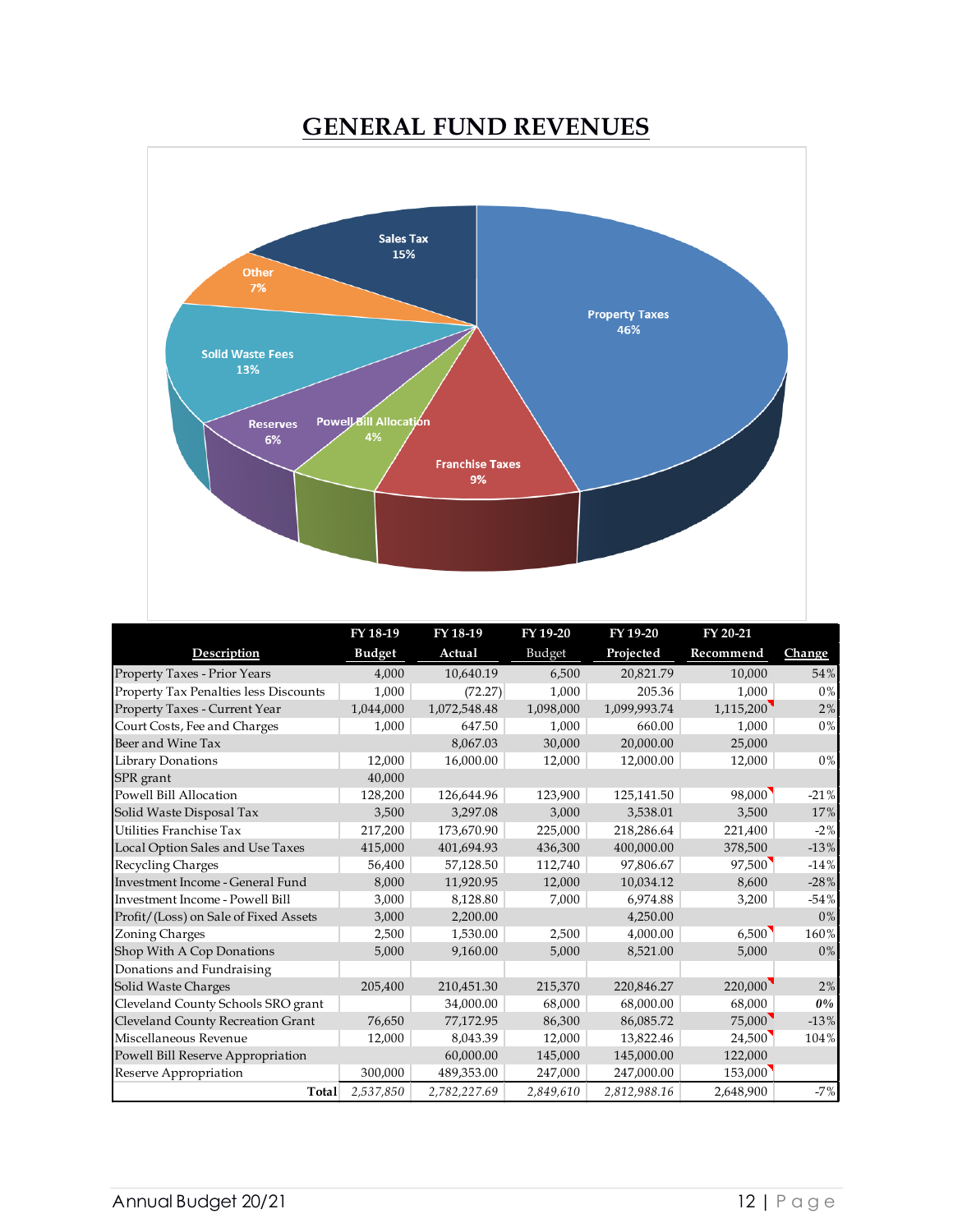## <span id="page-12-0"></span>**GENERAL FUND EXPENDITURES Recreation** 5% **Administration Solid Waste** 21% 16% eb<del>t Service</del>  $2%$ **Streets (Powell Bill)** 8% Streets (Non-Powell) Police 36% Fire 10%

# <span id="page-12-1"></span>**GENERAL FUND OVERVIEW**

The general fund consists of conventional general government services like public safety, streets, parks, code enforcement, planning and zoning, and garbage collection. The general fund is sustained by revenue streams such as local ad valorem property taxes, local option state sales tax, franchise taxes, etc. The operating budget for the general fund is just over 2.6 million dollars. Debt service, paying down principal and interest on loans, accounts for 2% of expenses in the general fund this year.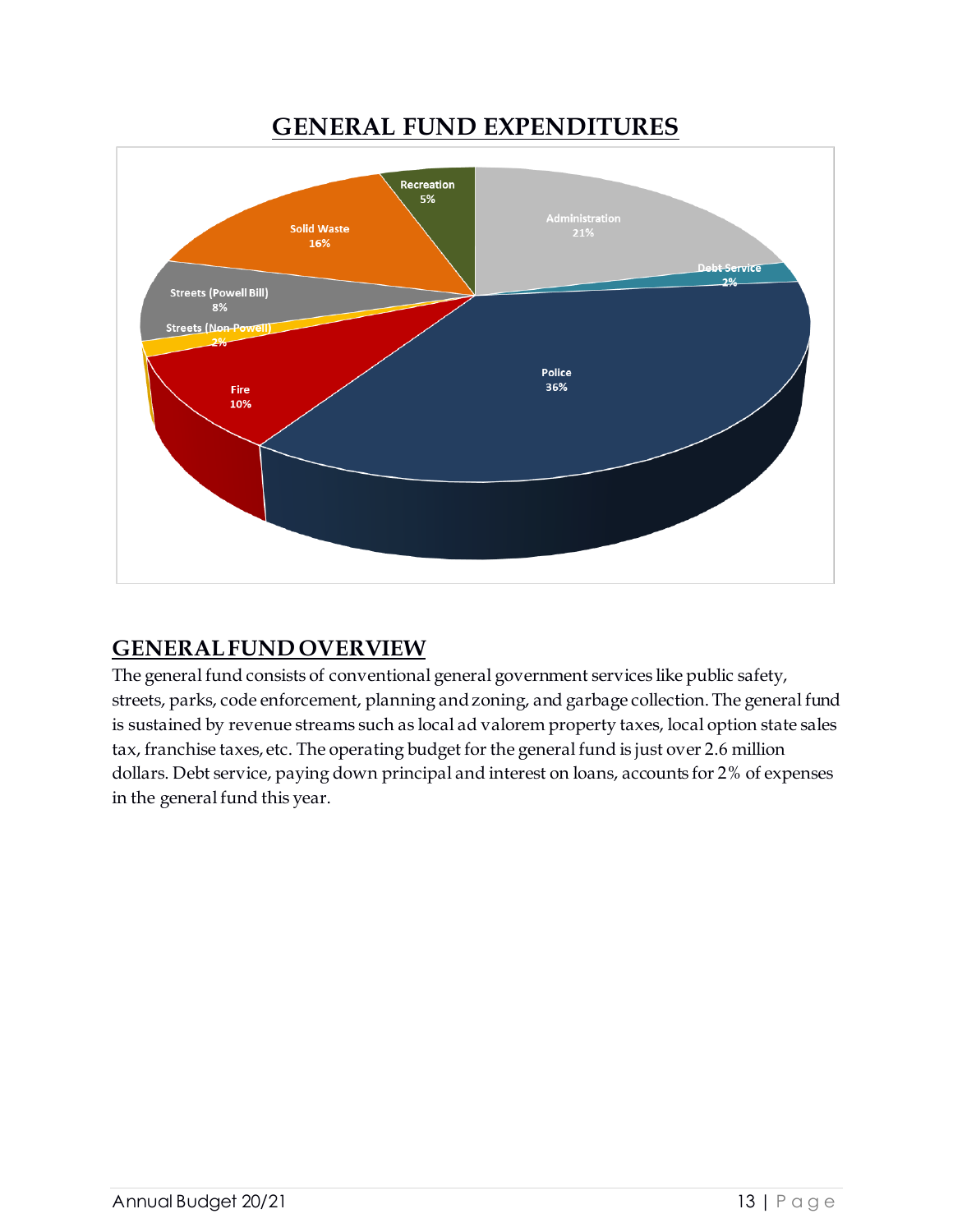## <span id="page-13-0"></span>**ADMINISTRATION DEPARTMENT**

|                                  | FY 18-19      | FY 18-19   | FY 19-20      | FY 19-20   | FY 20-21  |          |
|----------------------------------|---------------|------------|---------------|------------|-----------|----------|
| Administration                   | <b>Budget</b> | Actual     | <b>Budget</b> | Projected  | Recommend | Change   |
| Salary and Wages                 | 193,100       | 189,969.57 | 210,400       | 211,823.35 | 180,600   | $-14%$   |
| Governing Body Salaries          | 8,400         | 8,400.00   | 8,400         | 8,400.00   | 8,400     | 0%       |
| 401k                             | 9,500         | 9,903.00   | 10,400        | 10,592.00  | 9,100     | $-13%$   |
| Payroll Tax                      | 15,500        | 14,972.56  | 16,800        | 16,847.09  | 14,500    | $-14%$   |
| Retirement                       | 13,900        | 14,748.48  | 18,900        | 19,212.38  | 18,600    | $-2%$    |
| Group Insurance                  | 24,000        | 23,375.59  | 27,000        | 24,116.91  | 30,800    | 14%      |
| Professional Services            | 15,000        | 16,422.50  | 15,000        | 15,593.87  | 15,000    | $0\%$    |
| Maint to Building and Grounds    | 22,000        | 28,269.85  | 16,000        | 11,039.55  | 12,000    | $-25%$   |
| Maintenance/Repair Vehicle       |               |            |               |            |           |          |
| Supplies and Materials           | 11,500        | 8,977.56   | 10,000        | 9,878.99   | 11,000    | 10%      |
| Training                         | 5,000         | 1,539.19   | 6,000         | 2,815.71   | 4,000     | $-33%$   |
| Travel                           |               |            |               |            |           |          |
| Telephone                        | 5,500         | 5,268.46   | 6,250         | 7,433.35   | 6,500     | 4%       |
| <b>Utilities</b>                 | 10,000        | 9,109.00   | 11,000        | 9,454.31   | 12,000    | 9%       |
| Postage                          | 1,400         | 1,626.69   | 1,400         | 1,373.20   | 1,400     | $0\, \%$ |
| Maintenance to Equipment         | 4,500         | 1,926.63   | 1,000         | 967.25     | 1,500     | 50%      |
| Gasoline                         |               |            |               |            |           |          |
| Advertising                      | 3,000         | 2,666.95   | 8,000         | 6,063.43   | 6,000     | $-25%$   |
| Dues and Subscriptions           | 17,000        | 19,113.49  | 20,000        | 19,645.16  | 20,000    | $0\%$    |
| Property Tax Collection          | 23,000        | 24,901.50  | 23,100        | 24,548.50  | 23,000    | 0%       |
| <b>Contracted Services</b>       | 112,000       | 22,066.15  | 50,000        | 31,059.17  | 55,000    | 10%      |
| <b>Insurance and Bonds</b>       | 74,000        | 76,774.00  | 80,400        | 79,272.00  | 82,000    | 2%       |
| Depreciation                     |               |            |               |            |           |          |
| Debt Service                     | 62,200        | 59,537.89  | 58,300        | 29,279.26  | 57,000    | $-2%$    |
| Transfer to Capital Project Fund |               | 199,353.00 | 30,000        | 30,000.00  |           |          |
| Contingency                      |               |            |               |            |           |          |
| Miscellaneous                    | 2,500         | 1,863.04   | 5,000         | 4,673.52   | 4,000     | $-20%$   |
| Capital Outlay                   |               |            | 62,000        | 10,300.00  | 50,000    | $0\, \%$ |
| Non-capital equipment purchases  |               |            | 12,200        | 9,923.72   |           | $0\%$    |
| <b>Total</b>                     | 633,000       | 740,785.10 | 707,550       | 594,312.72 | 622,400   | $-12%$   |

#### **Administration Department Highlights**

The administration budget reflects notable changes. One notable item is the \$50,000 in the Capital Outlay line item that reflects funding for new Town Signage. The budget also funds a rebranding effort for a new Town logo and associated print and digital media and an Ordinance Overhaul. All of these efforts currently in progress are being carried over from last year's budget due to delays. The budget also funds additional allocations for planning, zoning, and code enforcement contracted services.

| <b>Funded Positions</b>         | Date Hired | Yrs Svc | Pay Grade |
|---------------------------------|------------|---------|-----------|
| Town Manager (0.50)             | 3/26/2018  | っ       |           |
| <b>Town Clerk</b>               | 1/17/1990  | 30      | 21        |
| Finance Officer (0.75)          | 7/26/2004  | 16      | 25        |
| Public Works Director (0.25)    | 6/17/2006  | 14      | 25        |
| Administrative Assistant (0.50) | 2/12/2018  | 2       | 14        |
|                                 |            |         |           |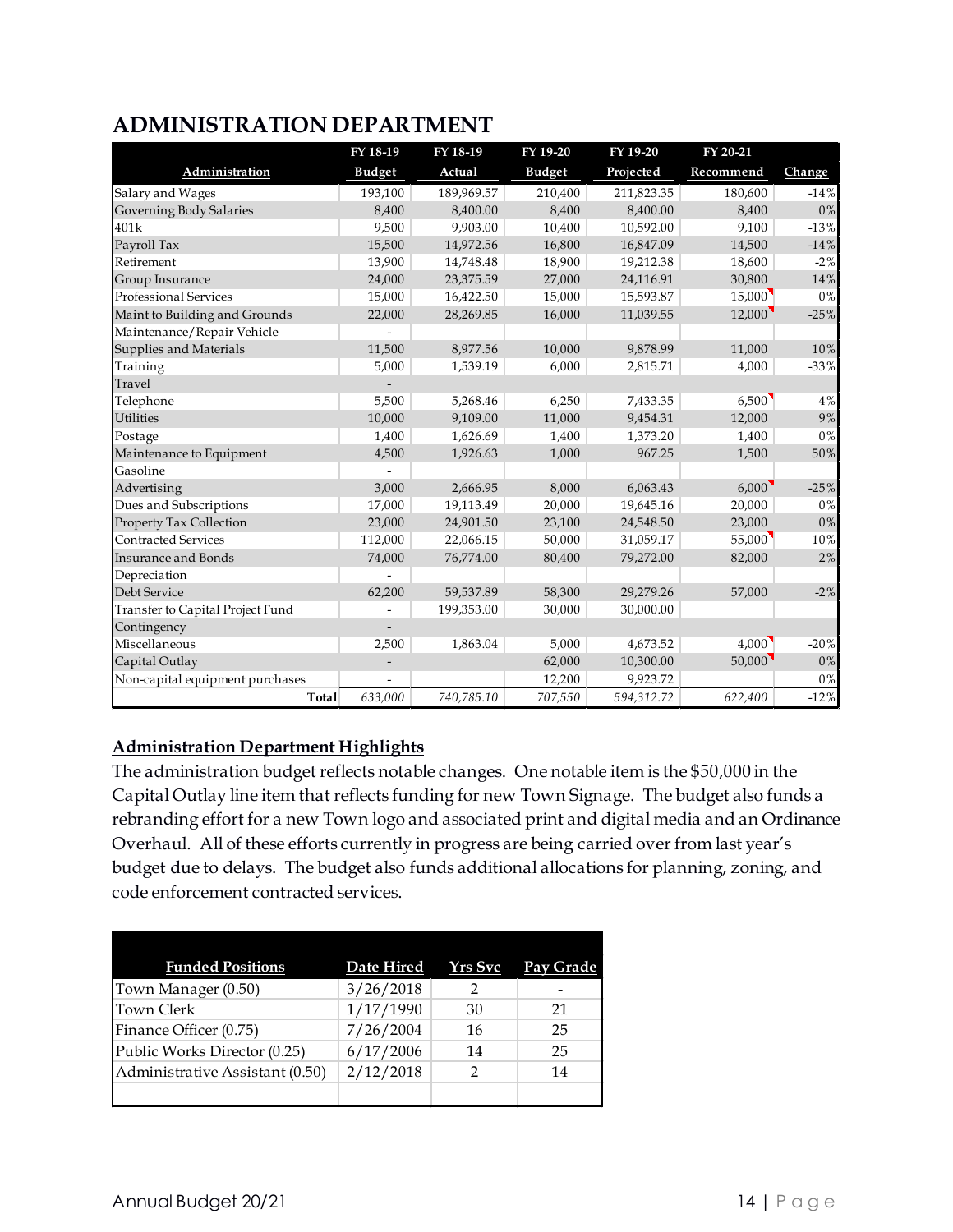## <span id="page-14-0"></span>**POLICE DEPARTMENT**

|                                 | FY 18-19      | FY 18-19   | FY 19-20      | FY 19-20   | FY 20-21   |          |
|---------------------------------|---------------|------------|---------------|------------|------------|----------|
| <b>Police Department</b>        | <b>Budget</b> | Actual     | <b>Budget</b> | Projected  | Recommend  | Change   |
| Salary and Wages                | 377,000       | 375,211.96 | 449,500       | 450,075.34 | 509,300    | 13%      |
| Part-time/Reserve Wages         | 7,000         | 5,102.70   | 10,000        | 6,695.93   | 10,000     | 0%       |
| Separation allowance            | 12,200        | 12,173.72  | 12,200        | 12,173.72  | 12,200     | 0%       |
| Retirement                      | 30,200        | 31,282.65  | 43,700        | 43,657.31  | 55,800     | 28%      |
| 401k                            | 18,900        | 18,403.00  | 22,500        | 22,504.00  | 25,500     | 13%      |
| Payroll Tax                     | 31,600        | 29,921.66  | 36,100        | 35,874.29  | 40,700     | 13%      |
| Group Insurance                 | 60,000        | 53,706.96  | 67,500        | 64,972.00  | 84,500     | 25%      |
| Uniforms                        |               |            |               |            |            |          |
| Maint to Building and Grounds   | 1,400         | 1,229.62   | 1,500         | 1,190.33   | 1,500      | $0\%$    |
| Maintenance/Repair Vehicle      | 13,800        | 8,588.84   | 14,000        | 16,859.13  | 14,000     | 0%       |
| Supplies and Materials          | 16,000        | 12,588.03  | 16,000        | 9.436.12   | 15,000     | $-6\%$   |
| Training                        | 2,000         | 1,476.13   | 2,000         | 736.83     | 2,000      | 0%       |
| Travel                          |               |            |               |            |            |          |
| Telephone                       | 7,200         | 7,099.07   | 7,500         | 7,838.24   | 7,500      | $0\, \%$ |
| <b>Utilities</b>                | 6,000         | 6,216.79   | 6,000         | 6,832.77   | 6,500      | 8%       |
| Maintenance to Equipment        | 1,000         | 1,839.09   | 1,000         | 1,915.18   | 1,000      | 0%       |
| Gasoline                        | 22,000        | 21,156.89  | 22,000        | 21,101.35  | 20,000     | $-9%$    |
| <b>Contracted Services</b>      | 24,000        | 27,567.02  | 30,000        | 29,662.58  | 37,800     | 26%      |
| Miscellaneous                   | 500           |            | 1,000         |            |            | $-100%$  |
| Shop With A Cop Expenses        | 5,000         | 5,042.44   | 5,000         | 7,927.94   | 5,000      | 0%       |
| <b>Fundraising Expenses</b>     |               |            |               |            |            |          |
| Capital Outlay                  | 76,000        | 81,839.11  | 72,000        | 44,129.04  | 76,000     | 6%       |
| Non-capital equipment purchases | 29,300        | 23,149.88  | 122,100       | 113,574.93 | 24,700     | $-80%$   |
| Total                           | 741,100       | 723,595.56 | 941,600       | 897,157.03 | 949,000.00 | $1\, \%$ |

#### **Police Department Highlights**

The Police Department's operations remain largely unchanged with the exception of salaries and related expenses. In order to retain officers, it is necessary to increase officer pay in order to remain competitive with neighboring jurisdictions.

The budget funds two (2) 2021 Chevrolet Tahoes and the associated upfits for patrol use. Last year's budget funded two (2) 2020 Chevrolet Tahoes. Due to manufacturing delays, one (1) 2020 Chevrolet Silverado was purchased as a marked patrol vehicle. With the need for the additional vehicle, we need to purchase two (2) vehicles this year.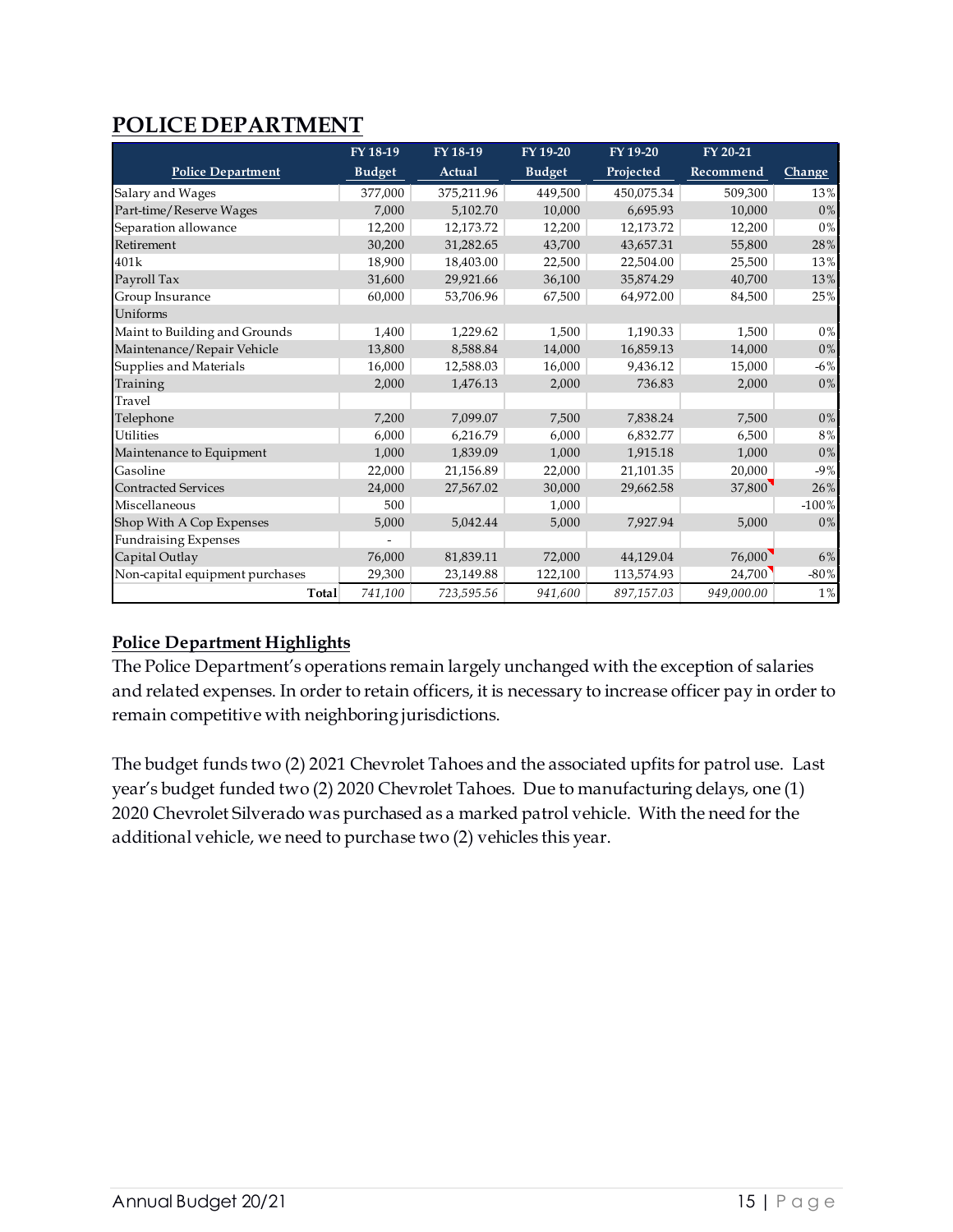#### **Police Department Personnel**

| <b>Funded Positions</b> | Date Hired | <b>Yrs</b> Svc | Pay Grade |
|-------------------------|------------|----------------|-----------|
| Police Chief            | 5/3/1999   | 21             | 25        |
| Police Investigator     | 10/9/2003  | 17             | 20        |
| Police Lieutenant       | 8/1/2012   | 8              | 22        |
| Police Officer          | 3/10/2010  | 10             | 19        |
| Police Officer          | 6/1/2015   | 5              | 19        |
| Police Officer          | 7/1/2012   | 8              | 19        |
| Police Officer          | 8/2/2019   | 1              | 18        |
| Police Officer          | 6/26/2017  | 3              | 18        |
| <b>SRO</b>              | 5/16/2016  | $\overline{4}$ | 18        |
| Police Officer          | 4/29/2019  | 1              | 18        |
| Park Ranger             | 6/1/2020   |                | 18        |
|                         |            |                |           |

#### **Police Department Vehicles**

| 2021 Chevrolet Tahoe (PROPOSED)                | 2014 Chevrolet Tahoe (Unmarked Investigator) |
|------------------------------------------------|----------------------------------------------|
| 2021 Chevrolet Tahoe (PROPOSED)                | 2012 Dodge Charger (Spare Vehicle)           |
| 2020 Chevrolet Silverado (Marked Patrol)       | 2012 Dodge Charger (Marked Patrol)           |
| 2019 Chevrolet Tahoe (Marked Patrol)           | 2011 Dodge Charger (Unmarked Chief)          |
| 2019 Chevrolet Silverado (Unmarked Lieutenant) | 2011 Dodge Charger (Declare Surplus)         |
| 2017 Chevrolet Tahoe (Marked Patrol)           | 2010 Dodge Charger (Spare Vehicle)           |
| 2016 Chevrolet Tahoe (Marked Patrol)           | 2009 Dodge Charger (Spare Vehicle)           |
| 2015 Chevrolet Tahoe (Marked Patrol)           | 2009 Dodge Charger (Spare Vehicle)           |
| 2015 Chevrolet Tahoe (Marked Patrol)           | 2007 Dodge Charger (Declare Surplus)         |

<span id="page-15-0"></span>The police department maintains take home vehicles for all sworn personnel and two spare vehicles. This status of each vehicle is subject to variation based upon Departmental needs.

#### **FIRE PROTECTION**

|                        | <b>FY 18-19</b>  | FY 18-19      | $FY 19-20$    | <b>FY 19-20</b>  | <b>EV 20-21</b> |       |
|------------------------|------------------|---------------|---------------|------------------|-----------------|-------|
| <b>Fire Department</b> | <b>Budget</b>    | <b>Actual</b> | <b>Budget</b> | <b>Projected</b> | Recommend       |       |
| Contracted Services    | 244,125          | 244,125.00    | 252,000       | 252,000.00       | 253,012         | $0\%$ |
|                        | 244.125<br>Total | 244.125.00    | 252,000       | 252,000.00       | 253,012         | $0\%$ |

#### **Department Highlights**

The Town contracts with Boiling Springs Fire & Rescue for fire protection services. The contract stipulates the Town provide funding equivalent to the fire district tax levied by the County. The county fire tax rate is 8.75 cents.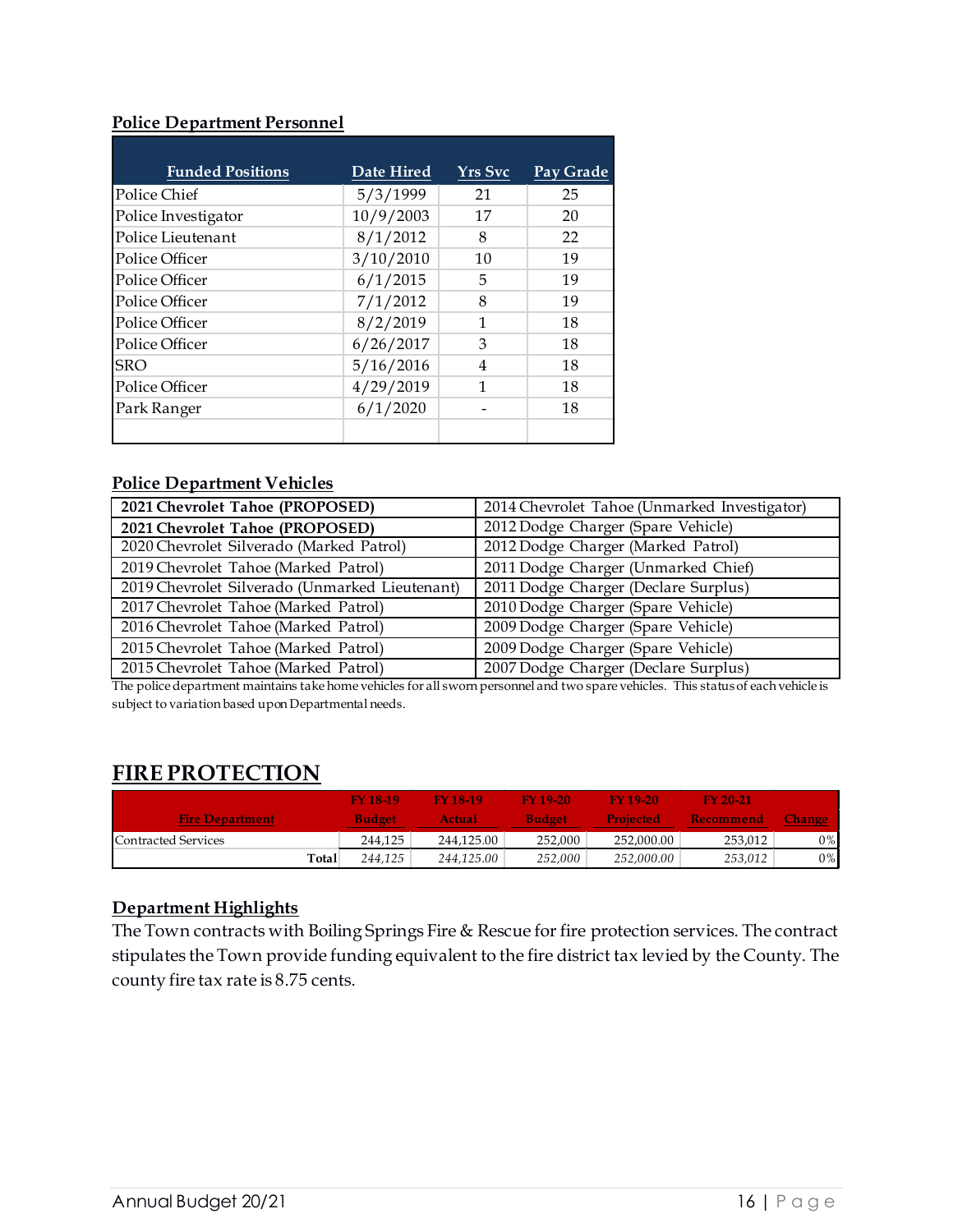## <span id="page-16-0"></span>**STREETS**

|                                   | FY 18-19      | FY 18-19  | $FY$ 19-20    | $FY$ 19-20       | $FY 20-21$ |               |
|-----------------------------------|---------------|-----------|---------------|------------------|------------|---------------|
| <b>Streets (Non-Powell)</b>       | <b>Budget</b> | Actual    | <b>Budget</b> | <b>Projected</b> | Recommend  | <b>Change</b> |
| Supplies and Materials            | 1.000         |           | 1.000         | 156.23           | 200        | $-80%$        |
| <b>Street Lighting</b>            | 45,000        | 38,310.21 | 45,000        | 37,255.04        | 40,000     | $-11%$        |
| <b>Street Contracted Services</b> |               |           |               |                  |            |               |
| <b>Street Name Signs</b>          | 1.000         | 33.60     | 1.000         | 548.15           | 500        | $-50%$        |
| Total                             | 47,000        | 38,343.81 | 47,000        | 37.959.42        | 40,700     | $-13%$        |

#### **Department Highlights**

The street department budget consists primarily of street lighting costs paid to Duke Energy. It also includes modest funding for continued LED retrofits to the Town's holiday lights.

### <span id="page-16-1"></span>**POWELL BILL**

|                              |       | FY 18-19      | FY 18-19   | FY 19-20      | FY 19-20   | FY 20-21  |        |
|------------------------------|-------|---------------|------------|---------------|------------|-----------|--------|
| <b>Streets (Powell Bill)</b> |       | <b>Budget</b> | Actual     | <b>Budget</b> | Projected  | Recommend | Change |
| Part-time Wages              |       |               |            |               |            |           |        |
| Part-time Benefits (FICA)    |       |               |            |               |            |           |        |
| <b>Professional Services</b> |       |               |            |               |            |           |        |
| Maintenance/Repair Streets   |       | 10,000        |            | 10,000        | 410.00     | 18,000    | 80%    |
| Maintenance/Repair Vehicle   |       |               |            |               |            |           |        |
| Supplies and Materials       |       |               | 297.40     |               | 588.28     | 1,000     | 0%     |
| Maintenance to Equipment     |       |               |            |               |            |           |        |
| Gasoline                     |       |               |            |               |            |           |        |
| <b>Contracted Services</b>   |       | 118,700       | 169,696.70 | 262,900       | 237,531.15 | 200,600   | $-24%$ |
| <b>Insurance and Bonds</b>   |       | 2,500         | 2,552.00   | 3,000         | 4,099.62   | 3,400     | 13%    |
| <b>Tranfer to Reserves</b>   |       |               |            |               |            |           |        |
| Capital outlay               |       |               |            |               |            |           |        |
|                              | Total | 131,200       | 172,546.10 | 275.900       | 242,629.05 | 223,000   | $-19%$ |

#### **Powel Bill Highlights**

The Town is projected to receive \$98,000 in Powell Bill funding from the state, an approximately 20% reduction from the prior year's allocation. Accordingly, \$200,600 is allocated to resurface streets as prioritized by the Street CIP completed in FY 16/17, \$3,400 for insurance and bonds, \$10,000 is provided for street sweeping services, \$8,000 is provided for patching and other repairs identified throughout the year, and \$25,000 is allocated for sidewalk repairs and extensions. An additional \$122,000 is being allocated out of Powell Bill Reserve Funds to expedite the Street CIP resurfacing project.

| CIP Resurfacing        | \$176,600 |
|------------------------|-----------|
| Surface Patching       | \$8,000   |
| Sidewalk Projects      | \$25,000  |
| <b>Street Sweeping</b> | \$10,000  |
| Insurance and Bonds    | \$3,400   |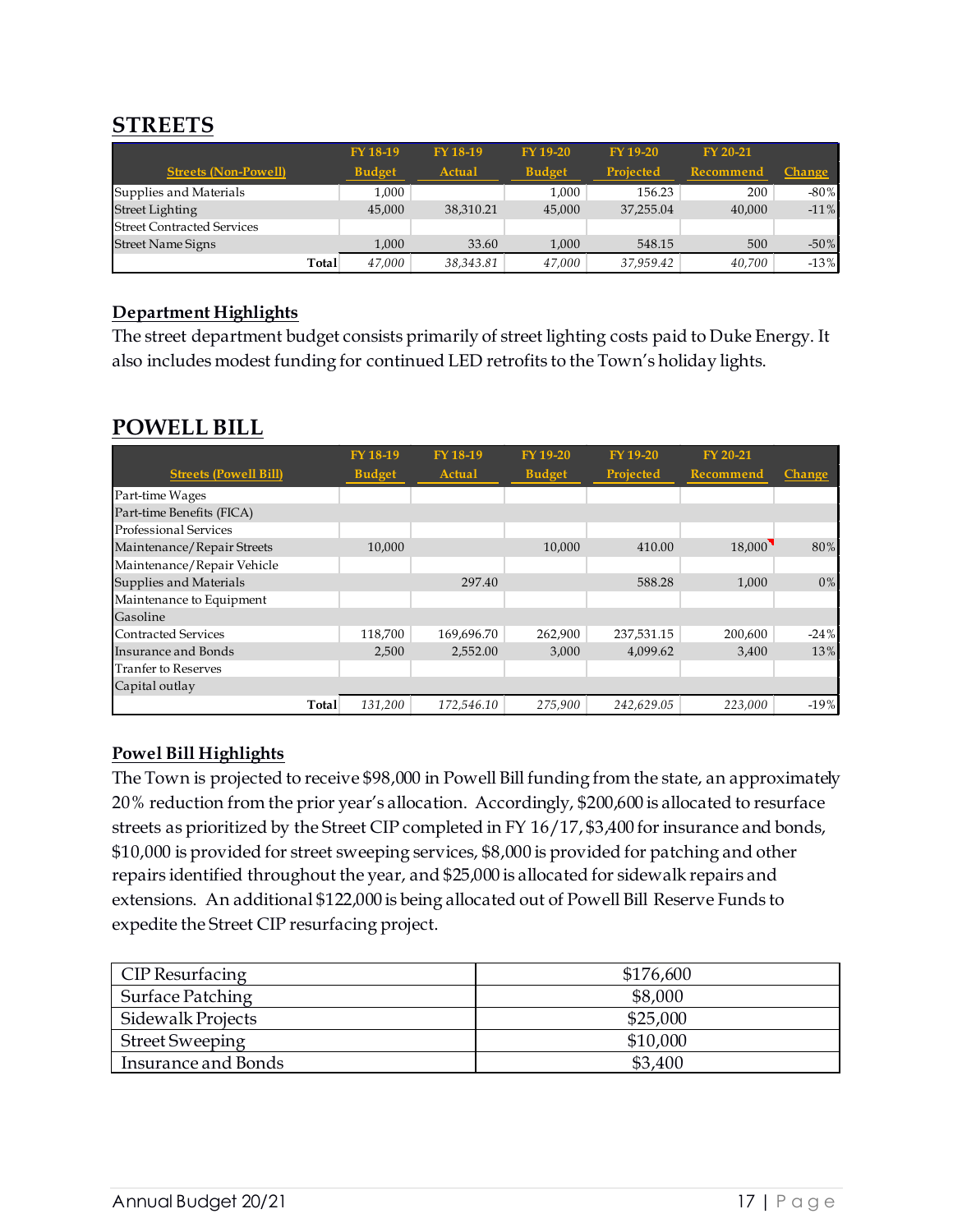## <span id="page-17-0"></span>**SOLID WASTE**

|                                       | FY 18-19      | FY 18-19      | FY 19-20      | FY 19-20         | FY 20-21  |               |
|---------------------------------------|---------------|---------------|---------------|------------------|-----------|---------------|
| <b>Solid Waste</b>                    | <b>Budget</b> | <b>Actual</b> | <b>Budget</b> | <b>Projected</b> | Recommend | <b>Change</b> |
| Salary and Wages                      | 97,300        | 99,950.33     | 87,300        | 86,478.02        | 67,900    | $-22%$        |
| Part-time Wages                       | 25,000        | 23,140.12     | 25,000        | 25,091.92        | 25,000    |               |
| 401k                                  | 6,200         | 4,764.00      | 5,700         | 3,643.00         | 3,400     | $-40%$        |
| Payroll Tax                           | 8,100         | 9,241.82      | 6,700         | 8,535.10         | 7,200     | 7%            |
| Retirement                            | 7,100         | 7,518.41      | 8,000         | 6,536.93         | 7,000     | $-13%$        |
| Group Insurance                       | 18,000        | 18,878.76     | 13,500        | 12,983.52        | 23,100    | 71%           |
| Uniforms                              | 2,500         | 4,414.73      | 3,760         | 5,713.25         | 4,500     | 20%           |
| Maint to Building and Grounds         | 5,500         | 3,041.66      | 500           | 494.61           | 500       | 0%            |
| Maintenance/Repair Vehicle            | 26,825        | 23,279.73     | 28,000        | 22,712.16        | 23,000    | $-18%$        |
| Supplies and Materials                | 5,000         | 6,946.24      | 10,800        | 11,920.89        | 8,988     | $-17%$        |
| Telephone                             | 2,100         | 2,630.41      | 2,500         | 3,956.09         | 4,000     | 60%           |
| <b>Utilities</b>                      | 800           | 819.23        | 800           | 755.56           | 800       | 0%            |
| Maintenance to Equipment              | 5,000         | 663.71        | 5,000         | 3,082.85         | 4,000     | $-20%$        |
| Gasoline                              | 15,000        | 16,144.75     | 16,000        | 14,655.11        | 15,000    | $-6\%$        |
| <b>Contracted Services</b>            | 101,500       | 104,394.90    | 151,000       | 140,697.60       | 145,000   | $-4%$         |
| Capital Outlay                        | 190,000       | 193,381.03    |               |                  | 75,000    | 0%            |
| Non-capital equipment purchases       |               | 1,571.50      | 7,500         | 6,776.45         |           | $-100%$       |
| Debt Service - Principal and Interest |               |               |               |                  |           | $0\%$         |
| Capital reserve - trash truck         | 25,000        | 25,000.00     | 25,000        | 25,000.00        |           |               |
| Total                                 | 540,925       | 545,781.33    | 397,060       | 379,033.06       | 414,388   | 4%            |

#### **Solid Waste Highlights**

The Town made the last debt payment on the 2012 Lodal garbage collection truck in FY 16/17. Last year was the third year the Town allocated \$25,000 to reserves for a new trash truck. This year's budget appropriates \$75,000 from reserves to make a down payment on the purchase of a new garbage collection truck. The budget also funds additional garbage and recycling cans.

#### **Solid Waste Personnel**

| <b>Funded Positions</b> | Date Hired | <b>Yrs Svc</b> | <b>Pay Grade</b> |
|-------------------------|------------|----------------|------------------|
| SW Worker               | 1/24/2002  | 18             |                  |
| <b>SW Worker</b>        | 6/3/2019   |                |                  |
|                         |            |                |                  |

#### **Solid Waste Equipment**

| 2021 Lodal Garbage Truck (PROPOSED) | 2011 Ford Dump Truck                  |
|-------------------------------------|---------------------------------------|
| 2018 ODB Leaf Vacuum Truck          | 2004 Lodal Garbage Truck (Spare)      |
| 2013 Leaf Vacuum Trailer            | 1999 International Dump Truck (Spare) |
| 2012 Lodal Garbage Truck            | 1996 Wood Chipper Trailer             |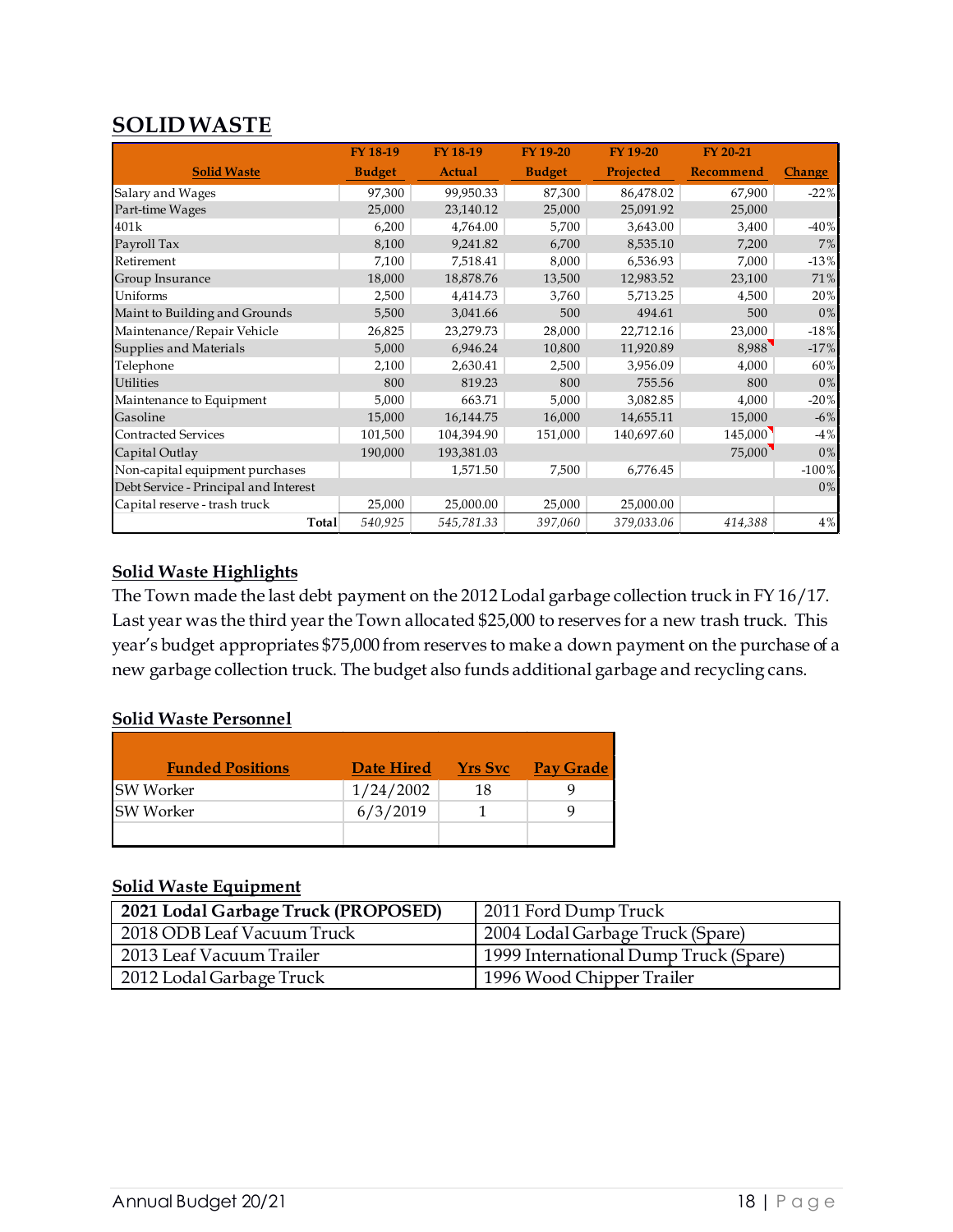## <span id="page-18-0"></span>**RECREATION**

|                                 | FY 18-19      | FY 18-19   | FY 19-20      | FY 19-20   | FY 20-21  |             |
|---------------------------------|---------------|------------|---------------|------------|-----------|-------------|
| Recreation                      | <b>Budget</b> | Actual     | <b>Budget</b> | Projected  | Recommend | $\%$ Change |
| Salary and Wages                | 75,200        | 74,638.00  | 77,000        | 78,363.60  | 31,400    | $-59%$      |
| Part-time Wages                 |               |            |               |            |           |             |
| 401k                            | 3,800         | 3,719.00   | 3,900         | 3,919.00   | 1,600     | $-59%$      |
| Payroll Tax                     | 6,200         | 5,689.85   | 5,900         | 5,994.82   | 2,500     | $-58%$      |
| Retirement                      | 5,500         | 5,869.57   | 7,000         | 7,107.58   | 3,300     | $-53%$      |
| Group Insurance                 | 6,000         | 5,986.14   | 6,800         | 6,798.18   | 100       | $-99%$      |
| Uniforms                        | 1,000         | 1,538.72   | 1,000         | 1,474.56   | 1,000     | $0\%$       |
| Maint. to Buildings and Grounds | 2,000         | 225.38     | 12,000        | 1,067.93   | 10,000    | $-17%$      |
| Maintenance/Repair Vehicle      | 2,000         | 3,103.09   | 2,000         | 1,797.83   | 2,000     | 0%          |
| Supplies and Materials          | 1,500         | 948.17     | 2,000         | 703.03     | 1,000     | $-50%$      |
| Telephone                       | 2,000         | 2,202.23   | 2,000         | 2,558.49   | 2,500     | 25%         |
| <b>Utilities</b>                | 1,000         | 992.25     | 1,000         | 1,187.04   | 1,200     | 20%         |
| Maintenance to Equipment        | 1,175         | 3,081.55   | 1,500         | 1,983.99   | 2,000     | 33%         |
| Gasoline                        | 2,200         | 1,536.27   | 2,500         | 1,484.21   | 1,800     | $-28%$      |
| Greenway Request                | 2,000         | 916.64     | 7,800         | 3,627.99   | 9,000     | 15%         |
| Contracted Services - YMCA      | 58,425        | 58,425.00  | 59,600        | 59,600.00  | 40,000    | $-33%$      |
| <b>Contracted Services</b>      |               |            |               |            |           |             |
| Library Expenses                | 23,500        | 23,500.00  | 23,500        | 23,500.00  | 23,500    | 0%          |
| Museum Expenses                 |               |            |               |            |           | 0%          |
| Miscellaneous                   | 7,000         |            | 8,000         | 2,647.57   | 13,500    | 69%         |
| Capital Outlay                  |               |            |               |            |           |             |
| Non-capital equipment purchase  |               |            | 5,000         |            |           |             |
| Total                           | 200,500       | 192,371.86 | 228,500       | 203,815.82 | 146,400   | $-36%$      |

#### **Department Highlights**

The Town renewed an agreement with the YMCA in 2017 for three (3) additional years. This agreement, originally created in 1998, formed a partnership between the Town and YMCA. The Town wishes to continue to assist residents of the Town of Boiling Springs with fees and services provided at and/or by the Ruby C. Hunt YMCA, to allow joint use of facilities, and to promote the YMCA, but at a lower, justifiable, and data-driven allocation.

The Park Ranger position has been moved from the Parks and Recreation Department to the Police Department and will be supervised by the Town Manager and Police Chief.

#### **Recreation Personnel**

| <b>Funded Positions</b> | Date Hired | <b>Yrs</b> Svc | <b>Pay Grade</b> |
|-------------------------|------------|----------------|------------------|
| Maintenance Worker      | 4/21/2007  | 13             |                  |
|                         |            |                |                  |

#### **Recreation Vehicles**

| <sup>1</sup> 2007 Ford F150 (General Maintenance) | 1996 Chevrolet Pickup (Park Ranger) |
|---------------------------------------------------|-------------------------------------|
| 2005 Dodge Pickup (Towing Vehicle)                |                                     |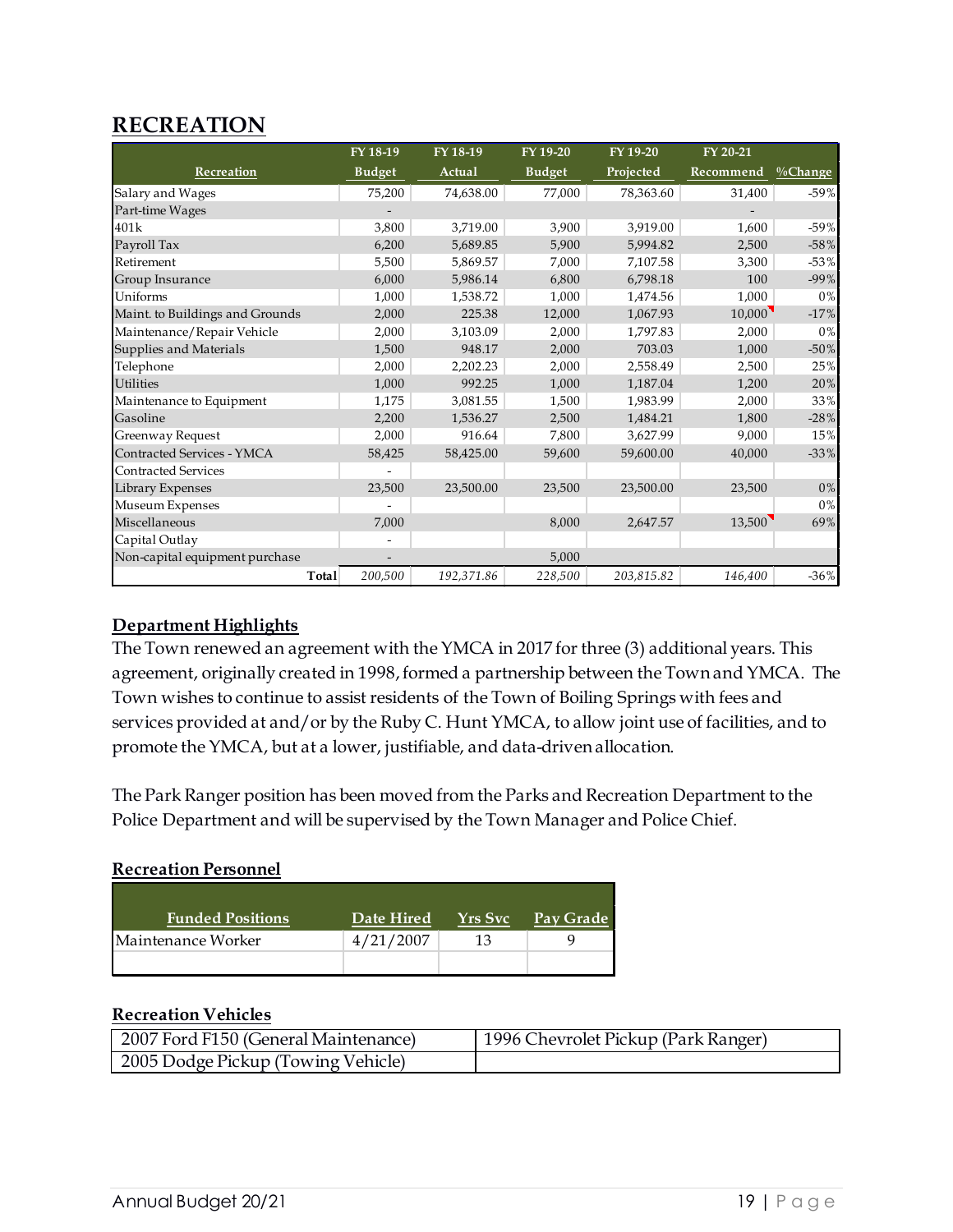## **ENTERPRISE FUND REVENUES**

<span id="page-19-0"></span>

|                                       |       | FY 18-19                 | FY 18-19       |                | FY 19-20       |           | FY 19-20     | FY 20-21  |               |
|---------------------------------------|-------|--------------------------|----------------|----------------|----------------|-----------|--------------|-----------|---------------|
| <b>W/S Revenues</b>                   |       | <b>Budget</b>            |                |                | <b>Budget</b>  | Projected |              | Proposed  | <b>Change</b> |
| Late and Reconnect Fees               |       | 36,000                   | $\mathfrak{S}$ | 37.780.00      | $36,000$ \$    |           | 22,255.00    | 30,000    | $-17%$        |
| New Connection Fees                   |       | 14,000                   | \$             | 6,510.00       | 10,000         | -S        | 5,360.00     | 10,000    | $0\%$         |
| <b>Water Charges</b>                  |       | 950,000                  | \$             | 921.854.78     | 1,003,600      | \$        | 967,227.27   | 1,000,000 | 0%            |
| <b>Wastewater Charges</b>             |       | 533,000                  | \$             | 549,242.38     | 565,000        | -S        | 573,046.29   | 575,000   | 2%            |
| Lattimore Charges                     |       | 45,000                   | \$             | 40.414.11      | 56,000         | \$        | 53,357.09    | 47,000    | $-16%$        |
| Lattimore Reimburse                   |       | $\overline{\phantom{0}}$ |                |                | 10,000         |           |              |           | $0\%$         |
| Investment Income                     |       | 3,000                    | $\mathfrak{S}$ | 5,824.14       | 5,400          | \$        | 6,705.69     | 3,000     | $-44%$        |
| Profit/(Loss) on Sale of Fixed Assets |       |                          | \$             | 50.00          |                | \$        | 36,681.20    |           |               |
| Miscellaneous Revenue                 |       | 20,000                   | $\mathfrak{S}$ | 24,897.12      | 20,000         | \$        | 27,754.67    | 20,000    | 0%            |
| Reserve Appropriation                 |       |                          |                |                |                |           |              |           |               |
|                                       | Total | \$1,601,000              |                | \$1.586.572.53 | 1,706,000<br>S | \$        | 1.692.387.21 | 1,685,000 | $-1\%$        |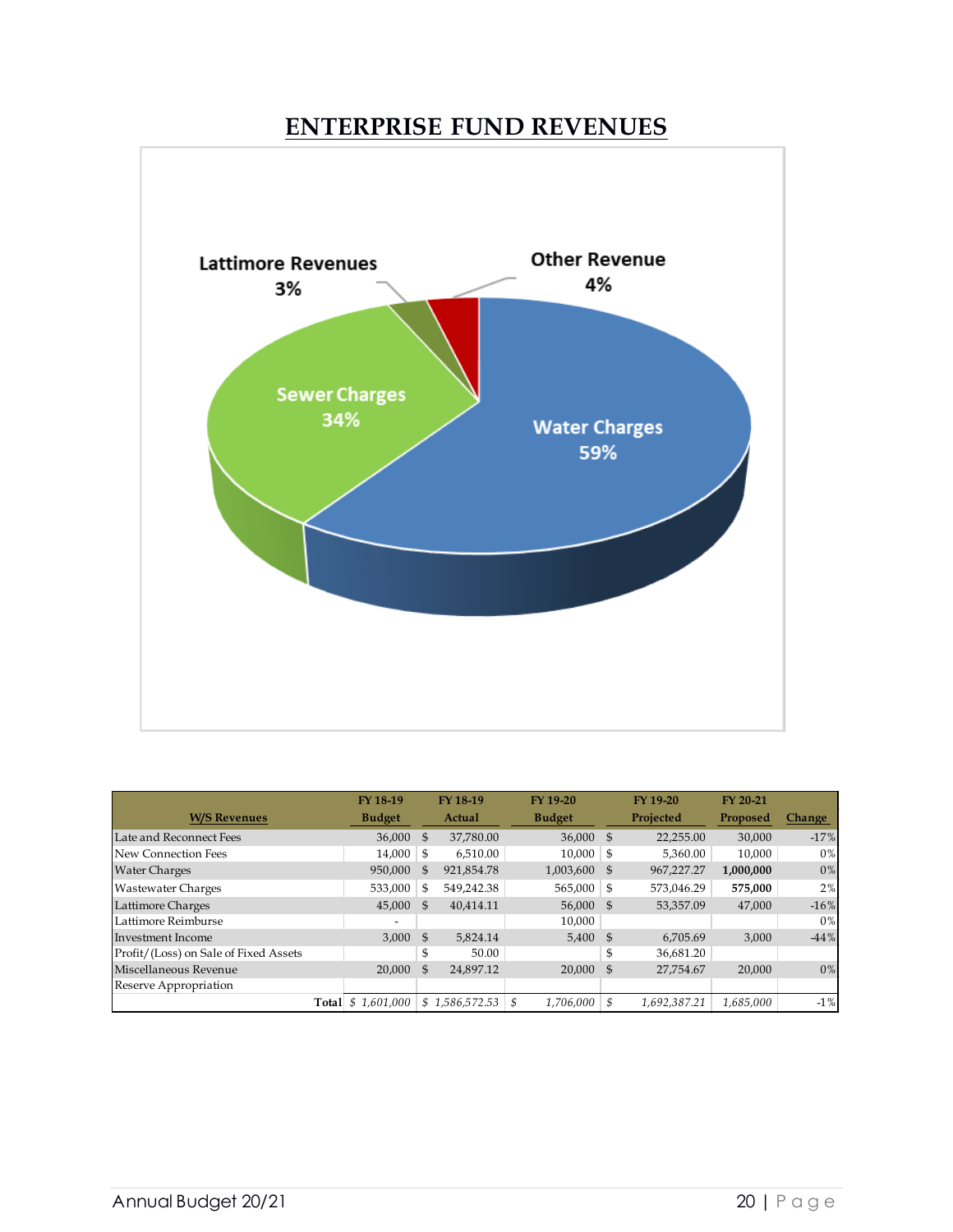# **ENTERPRISE FUND EXPENDITURES**

<span id="page-20-0"></span>

## <span id="page-20-1"></span>**ENTERPRISE FUND OVERVIEW**

The public enterprise fund consists of the Town's water and sewer utilities. The Town's enterprise fund is commercial in nature and is financially self-supporting. The Town purchases water from the City of Shelby and distributes it to customers through its own water distribution system. The Town also operates a sewer collection system and its own sewer treatment plant. The operating budget for the Water/Sewer Fund is just under 1.7 million dollars. Debt service, paying down principal and interest on loans, accounts for 7% of expenses in the enterprise fund this year.

The Town contracted for a Water/Sewer Fund Capital Improvement Plan (CIP) in 2017-2018. There are areas of town without sewer service. Many of these residents have aging septic systems that are due to fail. In order to run lines to these areas, replace aging infrastructure, and make necessary improvements to the Wastewater Treatment Plant, the Town needs to officially adopt the CIP and systematically raise water and sewer rates to fund it. However, water and sewer rate increases are not recommended this cycle. The City of Shelby, from whom the Town purchases water, is not proposing an increase to their governmental rate. Water and sewer rates were unchanged from FY 14/15 to FY 17/18, but were increased in FY 18/19 and FY 19/20. The aforementioned increases have been effective in funding critical projects and creating reserve funds for future CIP improvements.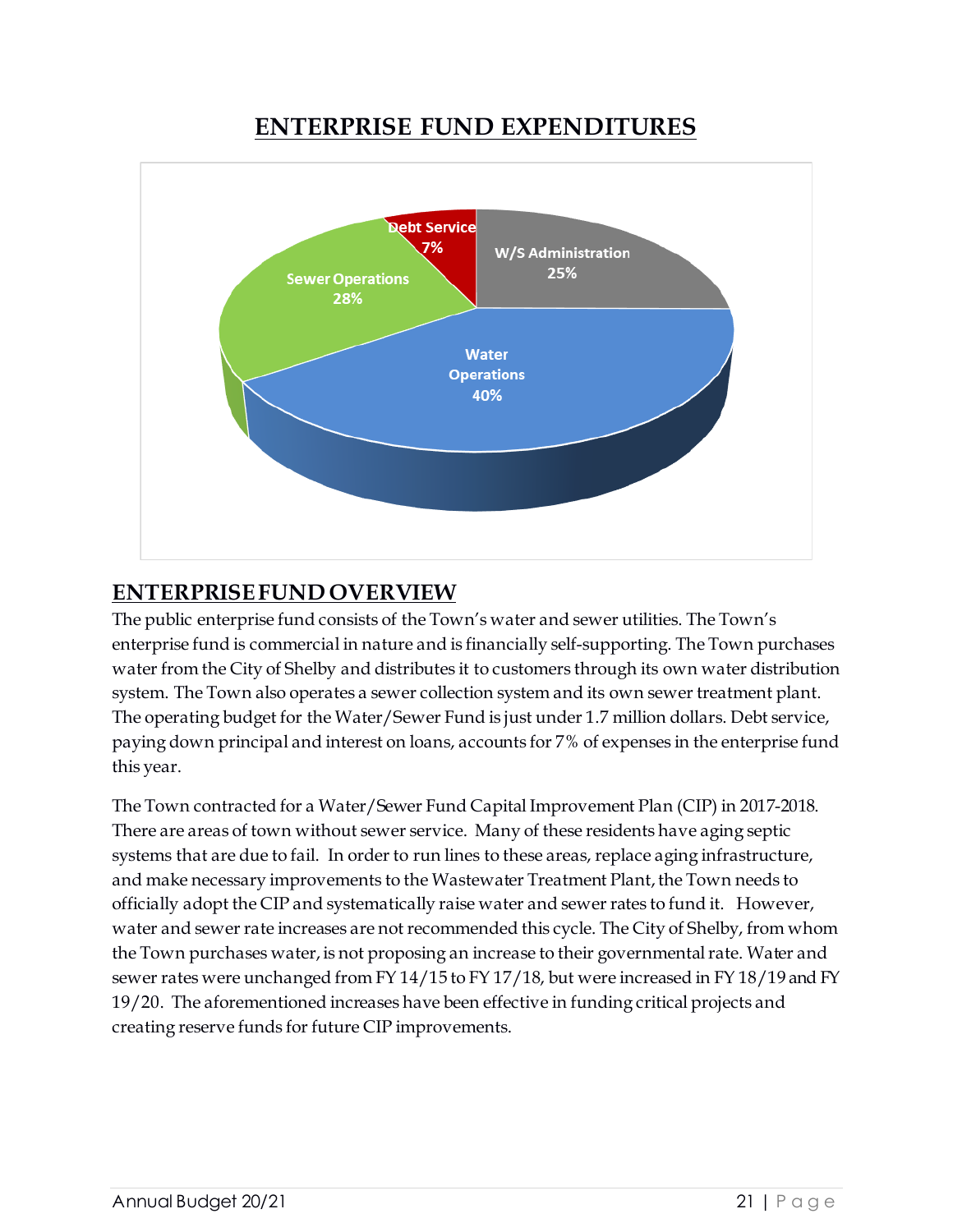## <span id="page-21-0"></span>**W&S ADMINISTRATION**

|                                      |                | FY 18-19      | FY 18-19       |            | FY 19-20       |               |                | FY 19-20   | FY 20-21 |             |
|--------------------------------------|----------------|---------------|----------------|------------|----------------|---------------|----------------|------------|----------|-------------|
| <b>W&amp;S Administration</b>        |                | <b>Budget</b> |                | Actual     |                | <b>Budget</b> | Projected      |            | Proposed | $\%$ Change |
| Salary and Wages                     | \$             | 112,300       | $\mathfrak{S}$ | 118,036.69 | \$             | 145,400       | \$             | 135,973.88 | 192,500  | 32%         |
| 401k                                 | $\mathfrak{S}$ | 5,700         | $\mathbb{S}$   | 5,162.00   | $\mathfrak{S}$ | 7,300         | $\mathbb{S}$   | 6,799.00   | 9,700    | 33%         |
| Payroll Tax                          | \$             | 9,000         | \$             | 8,926.85   | \$             | 11,600        | \$             | 10,402.00  | 15,200   | 31%         |
| Retirement                           | $\mathbb{S}$   | 8,200         | $\mathbb{S}$   | 9,011.70   | $\mathfrak{s}$ | 13,200        | $\mathfrak{S}$ | 12,332.83  | 19,800   | 50%         |
| Group Insurance                      | \$             | 12,000        | $\mathbb{S}$   | 11,934.88  | $\mathfrak{s}$ | 20,300        | \$             | 15,826.72  | 30,800   | 52%         |
| <b>Professional Services</b>         | $\mathbb{S}$   | 6,000         | $\mathbb{S}$   | 6,397.50   | $\mathfrak{s}$ | 6,000         | $\mathfrak{S}$ | 6,000.00   | 6,000    | 0%          |
| Maintenance to Buildings and Grounds | \$             | 5,500         | \$             | 5,440.33   | \$             | 5,500         | \$             | 4,268.44   | 7,000    | 27%         |
| Supplies and Materials               | $\frac{1}{2}$  | 8,000         | $\mathbb{S}$   | 5,191.48   | $\mathfrak{S}$ | 9,000         | $\mathfrak{S}$ | 7,457.39   | 8,000    | $-11%$      |
| Training                             | \$             | 500           | \$             | 263.07     | \$             | 1,000         | \$             | 13.24      | 1,000    | 0%          |
| Travel                               |                |               |                |            |                |               |                |            |          |             |
| Telephone                            | \$             | 4,800         | \$             | 4,249.95   | \$             | 4,500         | \$             | 4.795.09   | 4.800    | 7%          |
| <b>Utilities</b>                     | $\mathbb{S}$   | 5,800         | \$             | 5,585.23   | $\mathfrak{S}$ | 6,500         | $\mathfrak{S}$ | 5,276.95   | 6,000    | $-8%$       |
| Postage                              | \$             | 9,500         | \$             | 9,911.17   | $\mathfrak{s}$ | 11,000        | \$             | 9,206.37   | 12,000   | 9%          |
| Maintenance to Equipment             | \$             | 1,000         | $\mathbb{S}$   | 2,012.70   | $\mathfrak{s}$ | 2,500         | $\mathfrak{S}$ | 2,248.48   | 4,800    | 92%         |
| Advertising                          | \$             | 500           | $\mathfrak{S}$ | 90.00      | $\mathbb{S}$   | 500           |                |            | 500      | 0%          |
| Dues and Subscriptions               | $\mathfrak{S}$ | 5,600         | $\frac{6}{5}$  | 5,798.32   | $\mathfrak{s}$ | 5,000         | $\mathfrak{S}$ | 4,854.48   | 6,000    | 20%         |
| <b>Contracted Services</b>           | \$             | 22,000        | \$             | 20,790.92  | \$             | 20,000        | \$             | 18,708.95  | 13,500   | $-33%$      |
| <b>Insurance and Bonds</b>           | $\mathcal{S}$  | 42,000        | $\mathbb{S}$   | 48,461.00  | $\mathfrak{s}$ | 48,000        | $\mathfrak{S}$ | 48,460.13  | 52,000   | 8%          |
| Depreciation                         |                |               |                |            |                |               |                |            |          |             |
| Bad debt expense                     |                |               |                |            |                |               |                |            |          |             |
| Contingency                          |                |               |                |            |                |               |                |            |          |             |
| Miscellaneous                        |                |               |                |            | $\mathbb{S}$   | 350           |                |            |          |             |
| Capital Outlay                       |                |               |                |            |                |               |                |            |          |             |
| Non-capital equipment purchases      | $\mathbb{S}$   | 1,000         |                |            | $\mathfrak{S}$ | 2,500         | $\mathfrak{S}$ | 2,279.00   | 2,500    | 0%          |
| Capital Reserve                      | \$             | 53,900        |                |            |                |               |                |            | 29,500   |             |
| Debt Service                         | $\mathbb{S}$   | 34,000        | $\mathfrak{S}$ | 32,058.85  | $\mathfrak{S}$ | 34,000        | $\mathfrak{S}$ | 31,355.71  | 30,600   | $-10%$      |
| Transfer to Capital Project Fund     |                |               | \$             | 50,000.00  |                |               |                |            |          |             |
| Total \$                             |                | 347,300       | \$             | 349,322.64 | \$             | 354,150       | \$             | 326,258.66 | 452,200  | 28%         |

#### **Department Highlights**

The Water/Sewer Administration department covers the managerial and billing functions for the Town's water and sewer utilities. Due to the amount of telephone and foot traffic in the Town Hall for utility-related issues, 50% of the Administrative Assistant and Town Manager position, is budgeted to Water and Sewer Administration.

#### **W&S Administration Personnel**

| <b>Funded Positions</b>         | Date Hired | <b>Yrs</b> Svc | Pay Grade |
|---------------------------------|------------|----------------|-----------|
| Public Works Director (0.75)    | 6/17/2006  | 14             | 25        |
| Finance Director (0.25)         | 7/26/2004  | 16             | 25        |
| <b>Utility Billing Clerk</b>    | 1/2/2020   |                | 14        |
| Town Manager (0.50)             | 3/26/2018  |                |           |
| <b>Utilities Supervisor</b>     | 4/6/2017   | З              | 21        |
| Administrative Assistant (0.50) | 2/12/2018  |                | 14        |
|                                 |            |                |           |

#### **W&S Administration Equipment**

|--|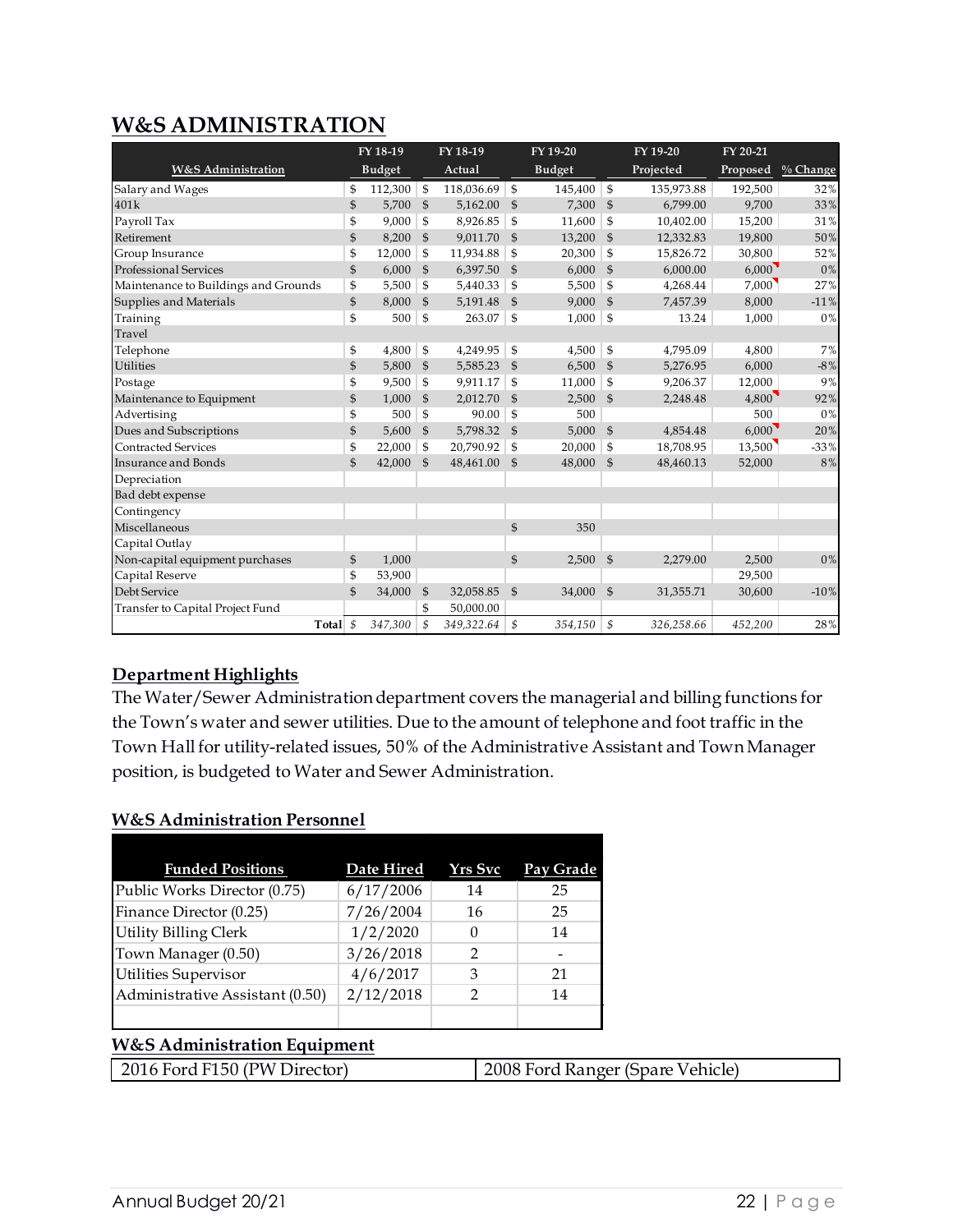## <span id="page-22-0"></span>**WATER OPERATIONS**

|                                             |                | FY 18-19      |                | FY 18-19   |                | FY 19-20      |                | FY 19-20   | FY 20-21 |            |
|---------------------------------------------|----------------|---------------|----------------|------------|----------------|---------------|----------------|------------|----------|------------|
| <b>Water Operations</b>                     |                | <b>Budget</b> |                | Actual     |                | <b>Budget</b> |                | Projected  | Proposed | $%$ Change |
| Salary and Wages                            | \$             | 76,400        | $\mathfrak{s}$ | 75,558.07  | $\mathcal{S}$  | 73,800        | $\mathfrak{s}$ | 73,604.19  | 75,000   | 2%         |
| Part-time Wages                             |                |               |                |            |                |               |                |            |          |            |
| 401k                                        | \$             | 3,900         | \$             | 3,666.00   | \$             | 3,700         | $\mathfrak{s}$ | 3,681.00   | 3,800    | 3%         |
| Payroll Tax                                 | \$             | 6,300         | $\mathfrak{S}$ | 5,607.07   | \$             | 6,100         | $\mathfrak{S}$ | 5,630.72   | 5,800    | $-5%$      |
| Retirement                                  | \$             | 5,600         | \$             | 5,756.20   | \$             | 6,700         | \$             | 6,675.90   | 7,800    | 16%        |
| Group Insurance                             | \$             | 12,000        | $\mathfrak{S}$ | 11,934.88  | $\mathfrak{S}$ | 13,500        | $\mathfrak{S}$ | 13,554.24  | 15,400   | 14%        |
| Uniforms                                    | \$             | 3,000         | \$             | 3,652.78   | \$             | 3,000         | $\mathfrak{s}$ | 3,408.81   | 3,500    | 17%        |
| Maintenance to Building and Grounds         | \$             | 1,000         | $\mathfrak{S}$ | 41.67      | $\mathfrak{s}$ | 2,000         |                |            | 7,400    | 270%       |
| Maintenance/Repair Vehicle                  | \$             | 2,000         | \$             | 1,175.98   | $\mathcal{S}$  | 2,000         | $\mathfrak{s}$ | 4,522.89   | 4,000    | 100%       |
| Supplies and Materials                      | \$             | 23,000        | $\mathfrak{S}$ | 20,219.61  | \$             | 29,000        | $\mathfrak{S}$ | 28,603.39  | 53,400   | 84%        |
| Water Purchases - City of Shelby            | \$             | 350,000       | $\mathfrak{s}$ | 335,475.40 | $\mathfrak{s}$ | 350,000       | $\mathfrak{s}$ | 339,792.96 | 350,000  | 0%         |
| Training                                    |                |               | $\mathfrak{S}$ | 300.00     | $\mathfrak{S}$ | 500           | $\mathfrak{S}$ | 665.00     | 1,200    | 140%       |
| Telephone                                   | \$             | 1,600         | \$             | 2,333.16   | \$             | 1,600         | $\mathfrak{s}$ | 2,316.32   |          | $-100%$    |
| <b>Utilities</b>                            | \$             | 2,000         | $\mathfrak{S}$ | 3,088.64   | $\mathfrak{s}$ | 2,000         | $\mathfrak{S}$ | 2,690.32   |          | $-100%$    |
| Maintenance to Equipment                    | \$             | 4,000         | \$             | 2,291.90   | \$             | 4,000         | \$             | 2,868.25   | 4,000    | 0%         |
| Gasoline                                    | \$             | 6,000         | $\mathfrak{S}$ | 7,642.05   | $\mathfrak{S}$ | 8,000         | $\mathfrak{S}$ | 7,979.67   |          | $-100%$    |
| <b>Contracted Services</b>                  | \$             | 48,000        | \$             | 56,422.30  | \$             | 60,000        | \$             | 62,989.58  | 71,000   | 18%        |
| Capital Outlay - Equipment                  |                | 58,000        | $\mathfrak{S}$ | 59,128.05  |                | 43,500        | $\mathcal{S}$  | 40,398.79  | 13,000   | $-70%$     |
| Non-capital equipment purchases             |                |               |                |            | \$             | 8,650         | \$             | 2,275.00   | 10,000   | 16%        |
| Capital Outlay - Lines                      | $\mathbb{S}$   | 25,000        |                |            | $\mathfrak{S}$ | 38,000        |                |            | 55,000   | 45%        |
| Capital Reserve - Water Tank outside        |                |               |                |            |                |               |                |            |          |            |
| Water Debt Service (Principal and Interest) | $\mathfrak{S}$ | 88,600        | $\mathfrak{s}$ | 88,541.82  | $\mathfrak{S}$ | 88,600        | $\mathfrak{S}$ | 88,541.82  | 88,600   | $0\%$      |
| Total $\frac{1}{2}$                         |                | 716,400       | \$             | 682,835.58 | \$             | 744,650       | \$             | 690,198.85 | 768,900  | $3\,\%$    |

#### **Water Operation Highlights**

The Town entered into an asset maintenance program with Utility Service Group in 2017-2018. Utility Service Group will repaint and make several overhaul repairs to the water tower and take over all maintenance and record keeping on the Town's water tank. This budget funds the replacement of the water vault at Boiling Springs Elementary School, replacement of several fire hydrants and valves, and a chisel for the newly purchased mini excavator.

#### **Water Operations Personnel**

| <b>Funded Positions</b>       | Date Hired | <b>Yrs</b> Svc | Pay Grade |
|-------------------------------|------------|----------------|-----------|
| Utilities Maint Worker        | 11/4/2002  | 18             | 11        |
| <b>Utilities Maint Worker</b> | 2/4/1993   | 27             | 11        |
|                               |            |                |           |

#### **Water Operations Equipment**

| 2019 Ford F250     | 2011 Ford F250 (Utility Body) |
|--------------------|-------------------------------|
| Mini Excavator     | 1995 Ford Backhoe             |
| 2019 Ford F250 4x4 |                               |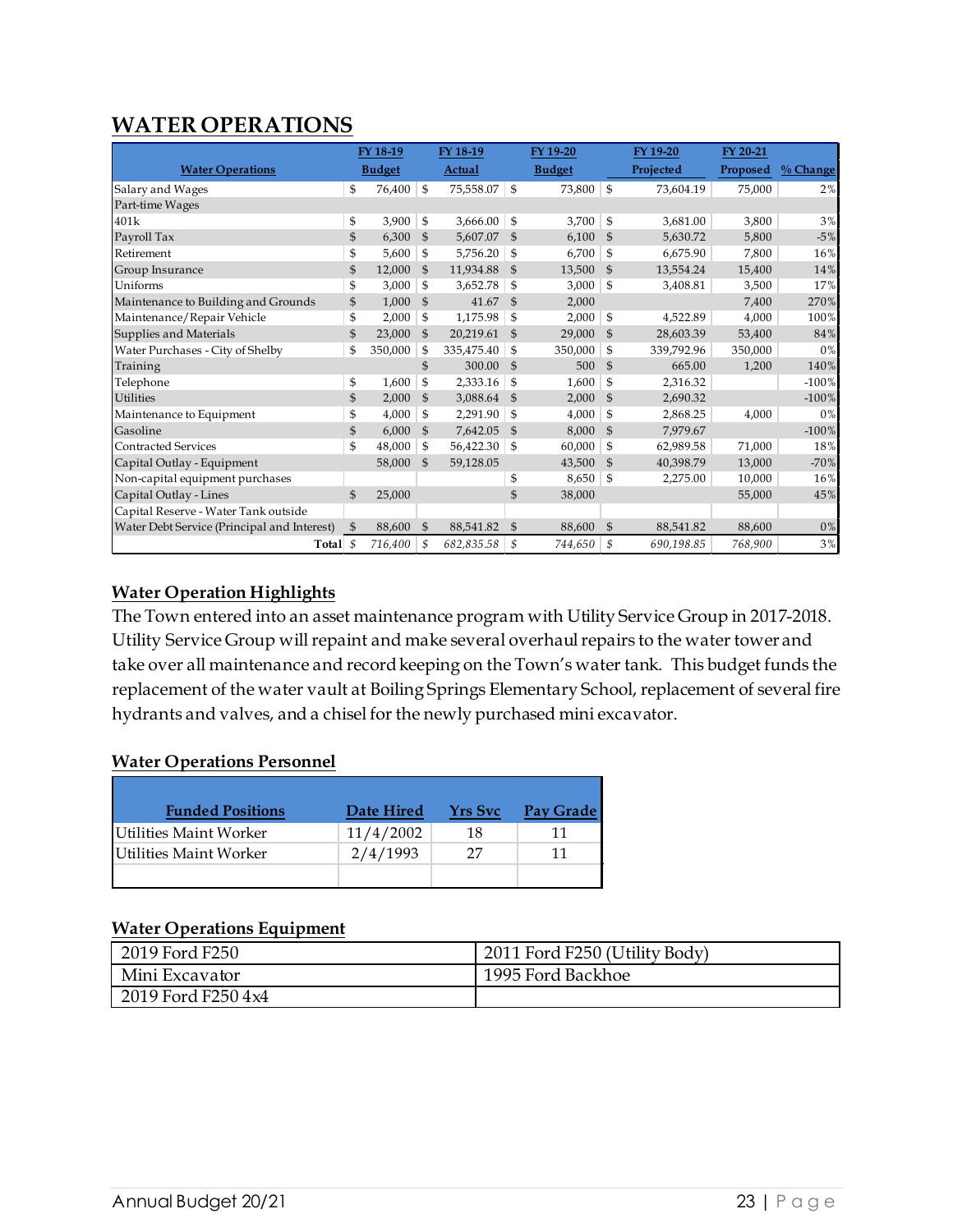## <span id="page-23-0"></span>**SEWER OPERATIONS**

|                                             | FY 18-19       |               |                | FY 18-19   |                | FY 19-20      |                | FY 19-20   | FY 20-21 |             |
|---------------------------------------------|----------------|---------------|----------------|------------|----------------|---------------|----------------|------------|----------|-------------|
| <b>Sewer Operations</b>                     |                | <b>Budget</b> |                | Actual     |                | <b>Budget</b> |                | Projected  | Proposed | $\%$ Change |
| Salary and Wages                            | \$             | 103,900       | \$             | 59,087.39  | S              | 109,600       | \$             | 107,172.11 | 139,600  | 27%         |
| Part-time Wages                             |                |               |                |            |                |               |                |            |          |             |
| 401k                                        | \$             | 5,200         | \$             | 1,481.50   | \$             | 5,500         | \$             | 5,359.00   | 7,000    | 27%         |
| Payroll Tax                                 | \$             | 8,700         | $\mathfrak{S}$ | 4,751.95   | $\mathfrak{s}$ | 9,100         | $\mathfrak{S}$ | 8,198.67   | 10,700   | 18%         |
| Retirement                                  | \$             | 7,600         | \$             | 1,718.24   | \$             | 10,000        | \$             | 9,720.51   | 14,400   | 44%         |
| Group Insurance                             | \$             | 24,000        | $\mathfrak{S}$ | 8,966.46   | $\mathfrak{S}$ | 27,000        | $\mathcal{S}$  | 25,994.24  | 30,800   | 14%         |
| Uniforms                                    | \$             | 4,000         | \$             | 2,578.30   | \$             | 4,000         | \$             | 4,795.15   | 4,800    | 20%         |
| Maintenance to Buildings and Grounds        | $\mathfrak{S}$ | 1,000         | $\mathfrak{S}$ | 1,516.36   | $\mathfrak{S}$ | 1,500         | $\mathcal{S}$  | 2,293.17   | 22,000   | 1367%       |
| Maintenance/Repair Vehicle                  | \$             | 10,000        | \$             | 6,161.88   | \$             | 5,000         | \$             | 5,456.21   | 5,000    | $0\%$       |
| Supplies and Materials                      | \$             | 20,000        | $\mathfrak{S}$ | 23,465.34  | \$             | 27,000        | $\mathcal{S}$  | 31,321.32  | 33,100   | 23%         |
| Maintenance to Sewer System                 | \$             | 16,000        | \$             | 2,454.08   | \$             | 10,000        | \$             | 4,456.73   | 11,500   | 15%         |
| Training                                    | $\mathfrak{S}$ | 2,000         | $\mathfrak{S}$ | 2,044.15   | $\mathfrak{s}$ | 2,500         | $\mathfrak{S}$ | 3,306.85   | 1,800    | $-28%$      |
| Travel                                      |                |               |                |            |                |               |                |            |          |             |
| Telephone                                   | $\mathbb{S}$   | 6,300         | $\mathcal{S}$  | 7,267.79   | $\mathfrak{S}$ | 6,500         | $\mathfrak{s}$ | 10,435.64  | 10,500   | 62%         |
| <b>Utilities</b>                            | \$             | 57,000        | \$             | 66,897.52  | \$             | 62,000        | \$             | 64,489.21  | 65,000   | 5%          |
| Maintenance to Equipment                    | \$             | 15,000        | $\mathfrak{S}$ | 22,089.71  | $\mathfrak{S}$ | 18,000        | $\mathfrak{S}$ | 13,461.88  | 18,000   | 0%          |
| Gasoline                                    | \$             | 7,000         | \$             | 6,763.16   | \$             | 6,000         | \$             | 6,371.39   | 6,200    | 3%          |
| <b>Contracted Services</b>                  | \$             | 15,000        | \$             | 33,740.49  | $\mathfrak{S}$ | 26,000        | $\mathfrak{S}$ | 22,084.59  | 29,000   | 12%         |
| Capital Outlay - Equipment                  | \$             | 120,800       | \$             | 53,726.70  | \$             | 30,350        | $\mathbb{S}$   | 12,900.00  | 50,500   | 66%         |
| Non-capital equipment purchase              | \$             | 1,500         | $\mathbb{S}$   | 500.00     | $\mathfrak{s}$ | 1,500         | $\mathcal{S}$  | 1,467.86   | 4,000    | 167%        |
| Capital Outlay - Infrastructure             |                |               |                |            | \$             | 126,050       | \$             | 14,829.07  |          |             |
| Sewer Debt Service (Principal and Interest) | $\mathfrak{S}$ | 71,900        | $\mathcal{S}$  | 71,837.56  | $\mathfrak{S}$ | 71,900        | $\mathfrak{S}$ | 70,430.94  |          | $-100%$     |
| Total $\oint$                               |                | 496,900       | \$             | 377,048.58 | \$             | 559,500       | \$             | 424,544.54 | 463,900  | $-17%$      |

#### **Sewer Operation Highlights**

The Sewer department has a number of equipment, repair, and infrastructure needs. Last year's budget funded a blower as well as an expansion to the Wastewater Treatment Plant operations building. Those items, along with a sludge truck tank, upgrades to the pole barn at the Wastewater Treatment Plant, and a few other items, have been budgeted for this year.

#### **Sewer Operations Personnel**

| <b>Funded Positions</b>    | Date Hired | <b>Yrs</b> Svc | Pay Grade |
|----------------------------|------------|----------------|-----------|
| <b>WW Supervisor (ORC)</b> | 7/26/2018  | ႒              |           |
| <b>WW Operator I</b>       | 9/17/2018  | າ              | 21        |
| Utilities Maint Worker     | 11/6/2017  | っ              | 10        |
| Utilities Maint Worker     | 6/10/2019  |                | 10        |
|                            |            |                |           |

#### **Sewer Operations Equipment**

| 2020 Kioti UTV 4x4                     | 2006 International (Septic Pump Truck) |
|----------------------------------------|----------------------------------------|
| 2019 Ford F250 4x4                     | 2005 Dodge Pickup (Towing Vehicle)     |
| 2016 Ford F150 (ORC Vehicle)           | 1989 Ford (Septic Pump Truck)          |
| 2008 Ford Ranger (General Maintenance) |                                        |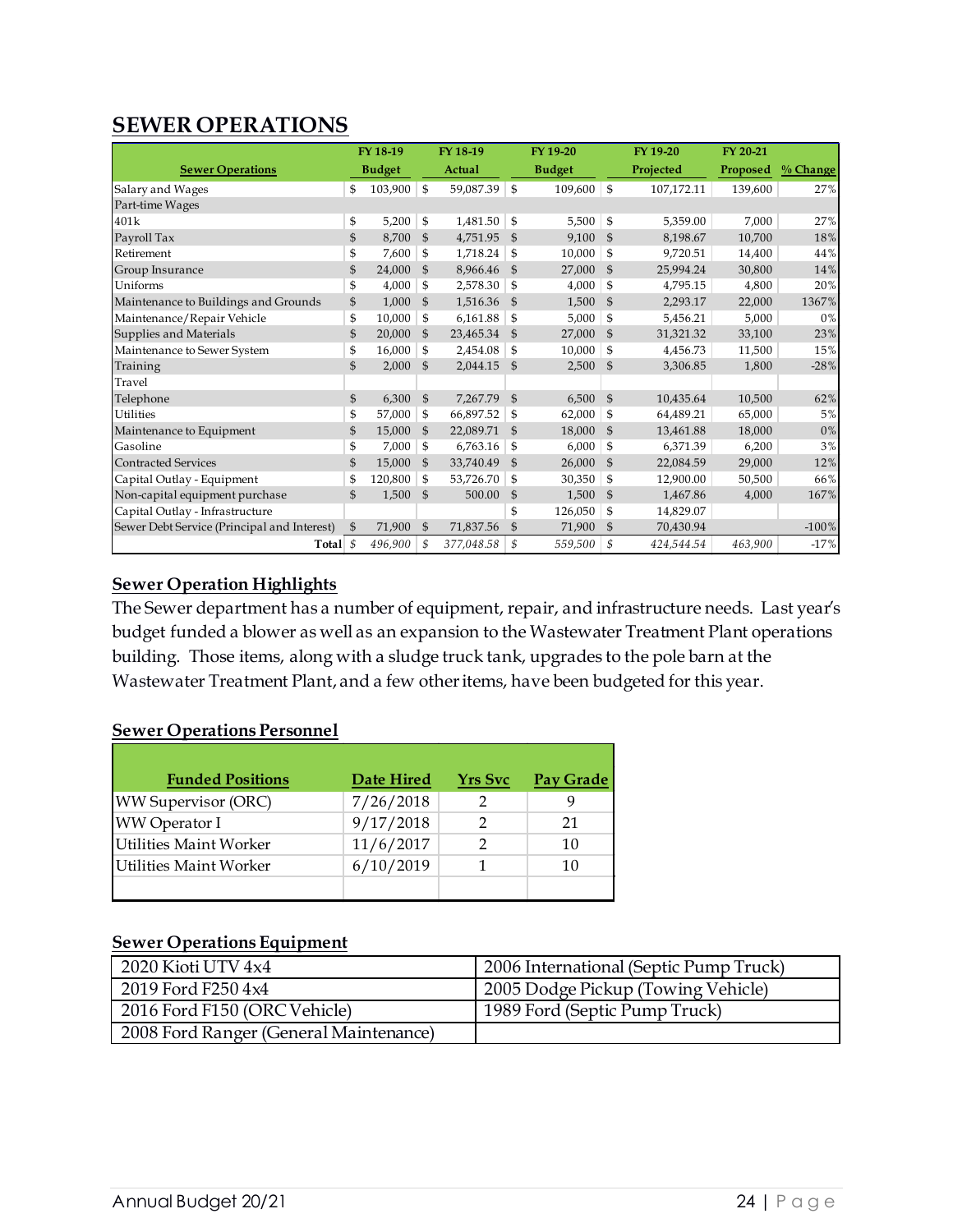# <span id="page-24-0"></span>**LATTIMORE SEWER OPERATIONS**

|                                      | FY 18-19 |               |                | FY 18-19  |                | FY 19-20      |                | FY 19-20  | FY 20-21             |            |
|--------------------------------------|----------|---------------|----------------|-----------|----------------|---------------|----------------|-----------|----------------------|------------|
| <b>Lattimore Sewer Operations</b>    |          | <b>Budget</b> |                | Actual    |                | <b>Budget</b> |                | Projected | Proposed             | $%$ Change |
| Salary and Wages                     | \$       | 23,900        | $\mathfrak{s}$ | 29,822.40 | <sup>\$</sup>  | 26,500        | \$             | 25,721.29 |                      | $-100\%$   |
| 401k                                 | \$       | 1,200         | $\mathfrak{L}$ | 559.50    | $\mathfrak{L}$ | 1,400         | \$             | 1,287.00  |                      | $-100%$    |
| Payroll Tax                          | \$       | 2,000         | \$             | 2,254.79  | $\mathfrak{L}$ | 2,200         | \$             | 1,967.68  |                      | $-100%$    |
| Retirement                           | \$       | 1,800         | $\mathfrak{L}$ | 1,347.82  | $\mathfrak{L}$ | 2,500         | $\mathfrak{S}$ | 2,332.92  |                      | $-100%$    |
| Maintenance to Buildings and Grounds |          |               |                |           |                |               |                |           |                      |            |
| Supplies and Materials               |          |               | \$             | 383.77    | $\mathfrak{s}$ | 500           | $\mathfrak{S}$ | 469.85    |                      |            |
| Maintenance to Sewer System          |          |               |                |           | \$             | 1,000         | \$             | 750.67    |                      | 0%         |
| Telephone                            | \$       | 5,100         | $\mathfrak{L}$ | 5,113.52  | $\mathfrak{S}$ | 5,800         | $\mathfrak{S}$ | 8,704.20  |                      | $-100%$    |
| <b>Utilities</b>                     | \$       | 5,400         | -S             | 6,640.37  | \$             | 6,800         | \$             | 7,687.33  |                      | $-100%$    |
| Maintenance to Equipment             | \$       | 1,000         | <sup>\$</sup>  | 1,004.00  | $\mathfrak{s}$ | 1,000         |                |           |                      | $-100%$    |
| Gasoline                             |          |               |                |           |                |               |                |           |                      |            |
| <b>Contracted Services</b>           |          |               | \$             | 150.00    |                |               |                |           |                      |            |
| Capital Outlay - Equipment           |          |               |                |           |                |               |                |           |                      |            |
| Non-capital equipment purchase       |          |               | \$             | 225.00    |                |               |                |           |                      |            |
| Total                                | \$       | 40,400        | \$             | 47,501.17 | \$             | 47,700        | \$             | 48,920.94 | \$<br>$\overline{a}$ | $-100%$    |

#### **Lattimore Highlights**

The Town of Boiling Springs operates and maintains the wastewater collection system in the Town of Lattimore and treats the collected wastewater. The Town of Boiling Springs and the Town of Lattimore are working on a renewed Agreement for wastewater services. Under the new Agreement, the Town of Boiling Springs will charge the Town of Lattimore a *per customer rate* and a *per 1,000 gallons treatment rate*. Town of Lattimore residents will pay rates determined by their elected officials. The Town of Boiling Springs will continue to provide operational and maintenance services for the Town of Lattimore wastewater collection system and continue to treat the wastewater from the system.

Capital costs are directly reimbursed by the Town of Lattimore. Maintenance costs requiring a contracted professional are directly reimbursed by the Town of Lattimore, while general maintenance is typically handled by the Town of Boiling Springs. Associated utility and insurance costs will be paid by the Town of Lattimore.

All costs previously associated with the Lattimore Wastewater System have been moved to the Town's Sewer Operations table of Expenditures.

**Due to the COVID-19 Pandemic, the new Agreement will not be finalized prior to the adoption of this Budget. Once complete, Council will need to revise this Budget to reflect the agreed upon rate structures and associated revenue/expenditure revisions.**